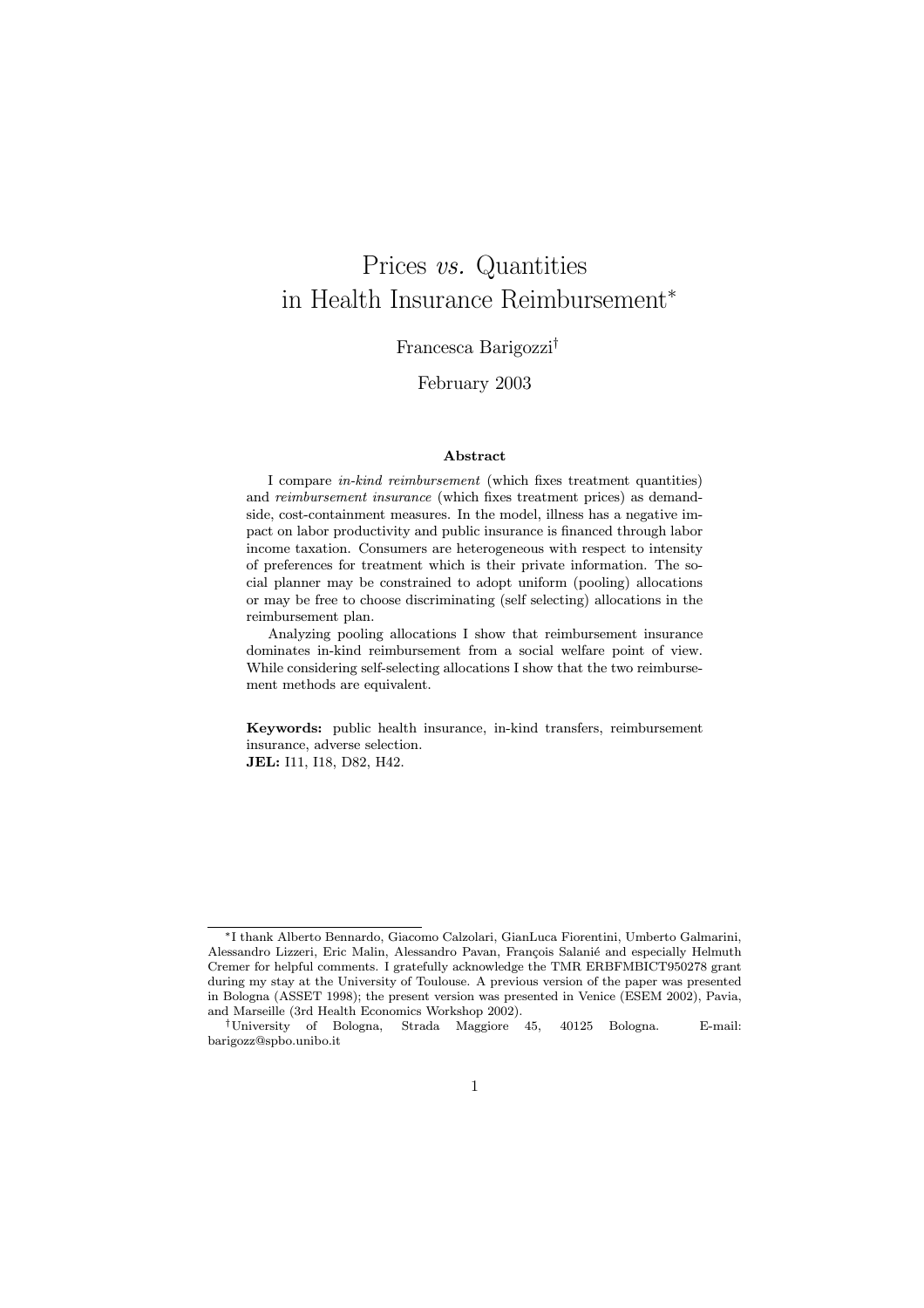## 1 Introduction

Risk averse consumers demand health insurance. They insure against the financial risk associated with buying medical care: consumers pay a premium ex-ante and receive reimbursement if illness occurs. I will study and compare two alternative health insurance reimbursement methods: in-kind reimbursement and reimbursement insurance. Both methods are used by public and private health insurers (see Besley and Gouveia 1994), as demand-side, cost containment measures. However, as one could imagine, the two differ significantly as for welfare implications. The analysis addressed in this paper is relevant because all western economies face high budget pressure concerning health care financing and health care expenses are deeply influenced by the way insurance reimbursement affects health care consumption.

When reimbursement is in-kind (IK, henceforth), consumers directly receive the medical services they need. Access to care is free and the insurer imposes a ceiling on treatment available to consumers to prevent excessive demand for care. As a consequence, by rationing health care, in-kind reimbursement fixes the amount of treatment that is available to consumers. Moreover, due to free access to care with IK reimbursement, health care providers are paid directly by the insurer (see figure 1).



Figure 1: providers' payment with in-kind reimbursement.

On the contrary, with reimbursement insurance (RI, henceforth), consumers' payment is based on the cost of treatment, and cost-sharing between patient and the insurer reduces the cost of treatment for consumers. In particular, consumers are free to choose the quantity of treatment they desire at the consumption price that is determined by the coinsurance parameter. Thus, with reimbursement insurance the insurer fixes the price of treatment. Clearly, consumers do not internalize the entire health care cost, and consequently tend to demand an excessive quantity of treatment (overconsumption). This is the well known problem of ex-post moral-hazard in health insurance. Concerning physician's fees, with RI, providers are generally paid by consumers and, after the insurance claim, patients receive a partial reimbursement from the insurer (see figure 2).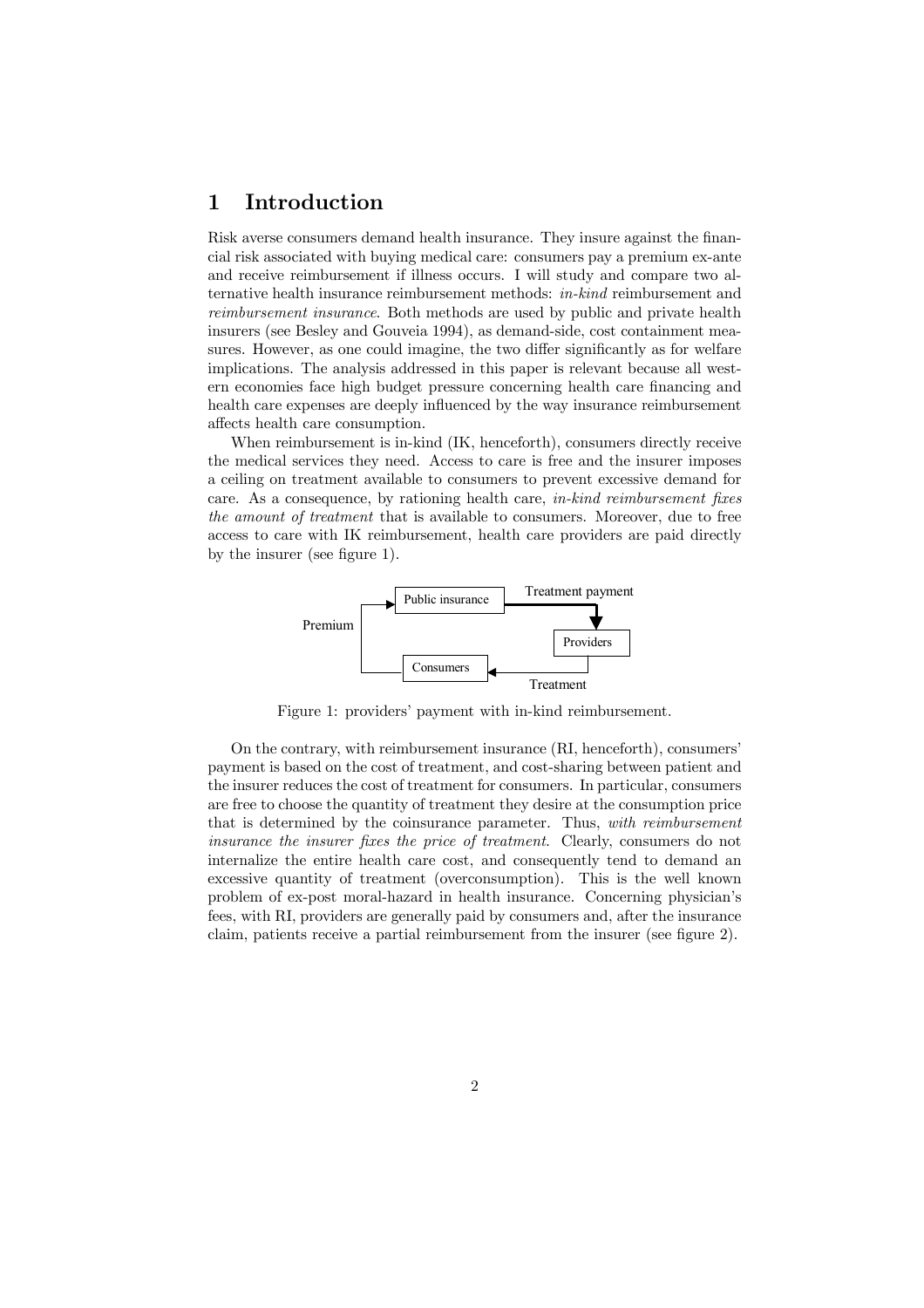

Figure 2: providers' payment with reimbursement insurance.

This simple description of the two reimbursement methods, IK and RI, obviously does not capture all their complex features. However, it provides a treatable framework which can be used to compare the two methods. The need for such comparison is also motivated by the observation that the two reimbursement methods are widely employed in the European public health insurance systems by different countries. To give an example of the relative diffusion of the two methods in Europe, in-kind reimbursement is used, for General Practitioners' and Specialists' services, in Germany, Greece, the Netherlands, Spain and the UK. Whereas, for the same services, reimbursement insurance is used in France, Belgium and Portugal.<sup>1</sup>

In this paper I model a public health insurance system where health care expenditure is financed by labor income taxation. This modelling strategy is comforted by the observation that direct taxation is the main source of health care financing in many EU Member States. In particular the UK, Ireland, Portugal Spain, Denmark, Sweden, Italy and Finland explicitly devolve a part of fiscal revenue to health expenses.<sup>2</sup> Moreover, for simplicity and in order to focus on the problem of cost containment in public health insurance provision, health care is the unique public expenditure financed by income taxation. Hence, in my model the social planner has a double role: it is both the public insurer and the fiscal authority.

Comparing IK and RI in a model of public health insurance<sup>3</sup>, I assume that consumers are heterogeneous with respect to their preferences for treatment consumption which are not observed by the public insurer. In the first part of the work I constrain the insurance plan to be uniform in the sense that heterogeneity in propensity to treatment consumption is not taken into account. Analyzing pooling allocations I find that RI dominates IK from a social welfare point of view. This result depends on the fact that, while pooling IK constrains both ill consumers' types to the same quantity of treatment, with RI, consumers choose the preferred treatment quantity given the coinsurance parameter. Moreover,

<sup>&</sup>lt;sup>1</sup>See Le Grand and Mossialos (1999).

<sup>2</sup>See again Le Grand and Mossialos (1999) for a general discussion of sources of finance for health care expenditure in Europe.

<sup>3</sup>A public health insurance was analyzed for the first time in Blonqvist and Horn (1984), in which the authors show that, if individuals differ in their earning ability and also in the probability of falling ill, then a public health insurance is an efficient tool to redistribute welfare when income taxation is linear.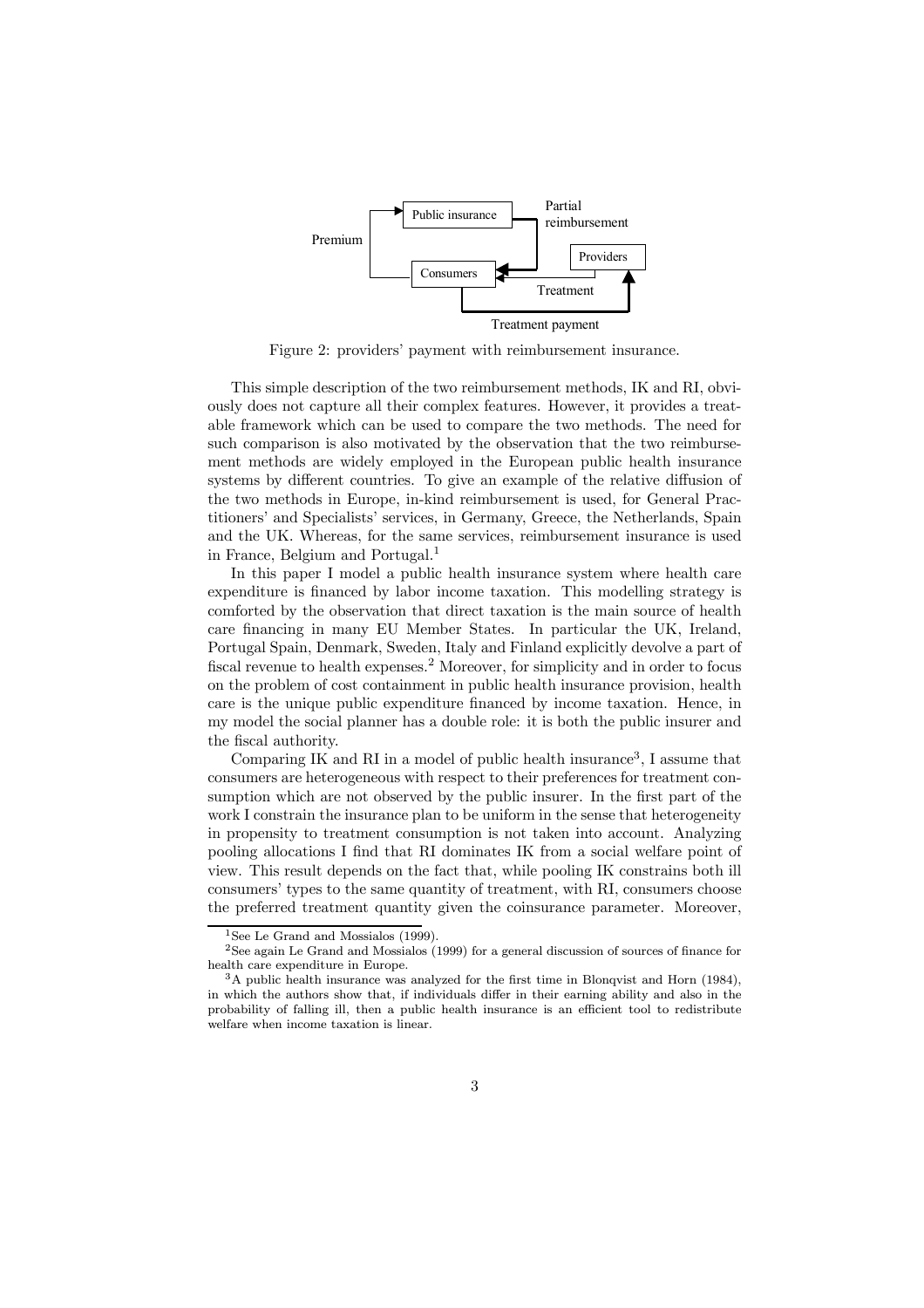with RI, treatment is subsidized such that high-type consumers are better off and the pooling allocation is more similar to first-best. In the second part of the paper, I consider self-selecting allocations, i.e. allocations where consumers can choose insurance plans which take into account their preference for treatment. In this case I show that the two reimbursement methods are equivalent. In fact, with IK, by rationing treatment the social planner is able to partially prevent patients from mimicking. In particular IK corresponds to the direct mechanism, which implements the optimal incentive compatible allocation, whereas RI corresponds to the indirect mechanism which allows the implementation of the very same allocation.

The well-known debate on prices versus quantities regulation initiated by Weitzman (1974) is clearly relevant for my paper. In fact, with IK the social planner essentially fixes treatment quantities, while with RI it sets prices. Moreover, I also borrow from the economic literature on moral-hazard in health insurance, one of the seminal papers being Zeckhauser (1970). With respect to this, the way in which I treat RI represents a particular case of the more general reimbursement schedules analyzed in his paper. As for IK reimbursement, I relate to the literature on in-kind transfers and optimal taxation (among others Cremer and Gahvari 1997) where the self-selecting property of in-kind transfers in second-best economies is studied. Finally, my paper deals with income taxation under uncertainty and it is then related to the vast literature in which taxation is used to insure consumers against various types of wage and health risks (see for example, Varian 1980 and Cremer and Gahvari 1995). However, my analysis differs from all the previous studies inasmuch it addresses an institutional comparison between two alternative reimbursement methods for health expenses, IK and RI, in a framework where the social planner has also to balance the budget. Such an analysis seems to be an unexplored issue, at least to my knowledge.

The plan of the paper is as follows. In the next section I describe the model and its assumptions. In section 3 I analyze the first-best outcomes both for IK and RI. In section 4 the different uniform insurance plans are first characterized and then compared. In section 5 the alternative self-selecting insurance plans are characterized and compared. Finally section 6 concludes.

## 2 The model

Consumers' earning ability is normalized to equal the wage rate and captures their health status. Illness occurs with probability p. With probability  $1 - p$ consumers are healthy and their (marginal) labor productivity is  $w$ . When ill, consumers lose their earning ability and productivity falls to zero.<sup>4</sup>

 $4$ Alternatively, one could consider three possible states of health, where with an intermediate level of illness, consumers' earning ability is only partially reduced (non-serious diseases induce a smaller but non-zero productivity). Such a modellization may allow to explicitly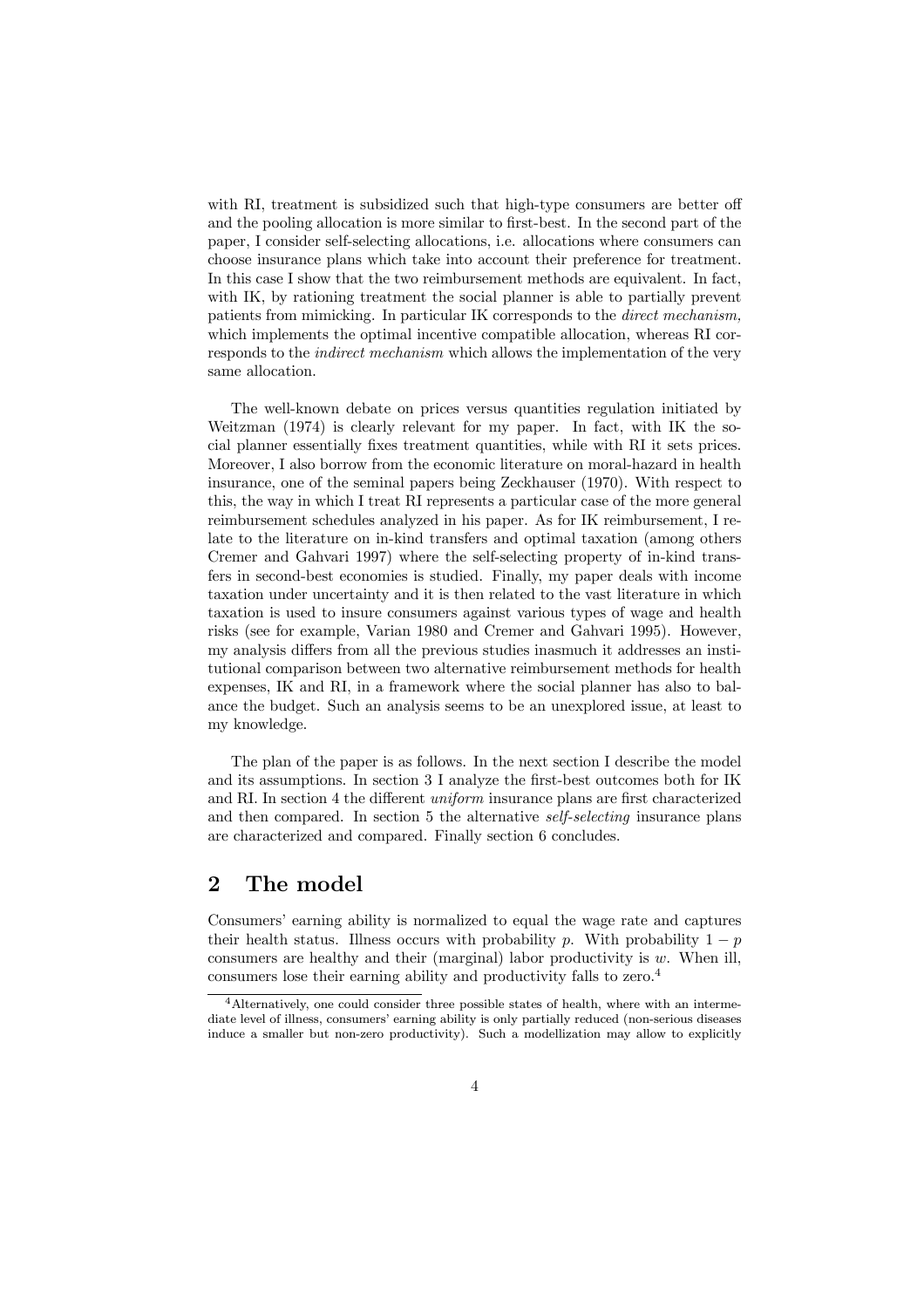Consumers' preferences are state-dependent and separable. Utility is determined by aggregate consumption, labor supply and treatment consumption as follows:<sup>5</sup>

$$
U_1(C, L) = u(C_1) - v(L)
$$
 (1)

$$
U_2^j(C, X) = u(C_2) - H + \theta^j \phi(X)
$$
 (2)

where the subscript  $i = 1, 2$  indicates the health status: 1 is good health, 2 corresponds to illness. C is an aggregated consumption good taken as numeraire, X is health care consumption and  $L$  is labor supply.  $H$  is a fixed utility loss which occurs in the case of illness and can be partially recovered through health care consumption. The term  $\theta^j \phi(X)$  indicates the benefit from health care consumption. In particular  $\phi(X)$  is health improvement from treatment consumption, while the parameter  $\theta^j$ ,  $j = l, h$  represents intensity of preferences for treatment with  $0 < \theta^l < \theta^h$ . With probability  $\mu_l$  consumers have low preference for health care consumption (they are low-types), while, with probability  $\mu_h = 1 - \mu_l$  they have high preference for health care consumption (they are high-types). The parameter  $\theta$  allows the consideration of different attitudes towards treatment. In particular, for the same illness episode, it describes heterogeneity in the propensity for treatment consumption which normally characterizes patients.<sup>6</sup>

Standard hypothesis on utility functions hold:  $u'(C) > 0$ ,  $u''(C) < 0$ ;  $v'(L) > 0, v''(L) > 0, \phi'(X) > 0$  and  $\phi''(X) < 0$ . Moreover,  $H \ge \theta^j \phi(X)$ ,  $\forall j =$ l, h and  $\forall X$ , so that consumer's utility is always higher when in good health than when ill.

Aggregated consumptions  $C_1$  corresponds to labor income  $wL$  minus the insurance premium. On the contrary, the structure of aggregated consumptions  $C_2$  depends on the type of reimbursement which characterizes the insurance plans. In particular it depends on who pays the providers of health treatments: the social planner (in the case of in-kind reimbursement), or both the social planner and consumers (in the case of reimbursement insurance).<sup>7</sup> Such a point will be clarified in the next section, where IK and RI's structure will be presented with full details.

The social planner will be concerned with making comparisons of utility levels across consumers' types. Thus, full comparability of consumers' utilities is assumed.

consider both out-of-hospital and inpatient care. A previous draft of the current paper delivers this extension and is available upon request. However, the main results and intuitions remain valid also in the current simplified version.

 $5$ Preference's structure is similar to Blackorby and Donaldson (1988): healthy people consumption bundle is composed only by aggregate consumption, ill people also consume health care. A difference with respect to Blackorby and Donaldson is that, in the present paper, labor supply affects healthy people utility too.

 $6$ For example, Chernew et al. (2000) emphasize heterogeneity of preferences for health treatments as the cause of spending variation.

<sup>&</sup>lt;sup>7</sup>Note that, because of the model structure, health insurance is also a *disability insurance*. In fact, in the case of illness, consumers have no resources to devote either to treatment or to aggregate consumption.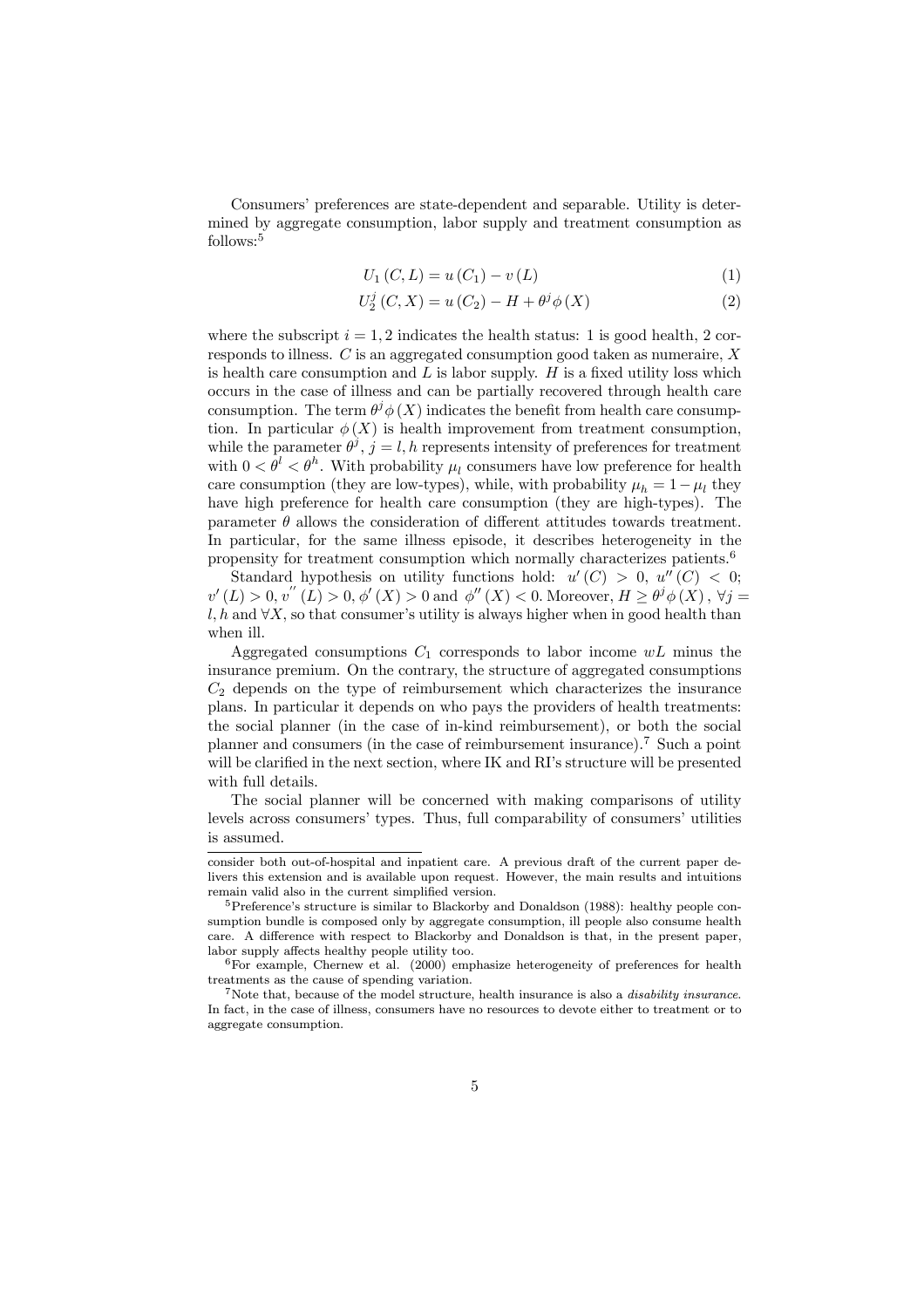The timing of the model is as follows: at  $t_1$  (interim) consumers learn their type and at  $t_2$  (ex-post) the health-risk is realized and consumers learn their state of health too. As it is shown in figure 3, the social planner decides at the interim stage the insurance plan, while consumers choose either labor supply or treatment ex-post (the latter only in the case of reimbursement insurance).



Figure 3: timing.

The health care provider is not explicitly considered in the model because I am interested in the relationship between consumers and the public insurance. The situation described here fits both the case of a public provider (vertically integrated with the public insurer) and of a private one in a competitive market. In both cases, assuming a linear technology, the health care unitary cost is constant. This allows to say that consumers and the public insurer face the same treatment price  $(q)$ . Moreover, consumers choose their preferred treatment quantity, when they are reimbursed with cost-sharing (RI). This implies that the provider behaves as a perfect agent for its patients.<sup>8</sup>

Consumers may privately know both their marginal labor productivity  $w$ (capturing the health status) and their type  $\theta^j$  (high/low propensity for treatment consumption). However, I am here interested in the study of ill consumers' allocation after insurance reimbursement is paid, as well as in the consequences of prices versus quantities regulation. Hence, I assume that  $\theta^j$  is consumers' private information and the marginal labor productivity is common knowledge such that a healthy consumer cannot mimic illness by choosing  $L = 0$ . This simplifying assumption is here taken in order to sharpen my analysis. However, legislations in several countries allow an employer to verify that the employee is not mimicking illness by asking a physician to exert the role of public inspector for the social insurance institution (which assures a partial wage provision also in the case of illness). Moreover, the assumption of illness status observability is even more plausible when the provider is vertically integrated with the public insurer. In such a case the provider, when certifying the consumer's health status, behaves as a perfect agent for the insurance too. On the contrary, when the provider is a private agent in a competitive market, imposing the observability of the health status is equivalent to assume that collusion between patient and physician is impossible.<sup>9</sup>

Contrary to marginal labor productivity, preference for treatment is not

 $8\text{An illness certification provided by a physician is here necessary to obtain insurance.}$ reimbursement.

<sup>9</sup>See Alger and Ma (2003) for a model of collusion between patients and physicians.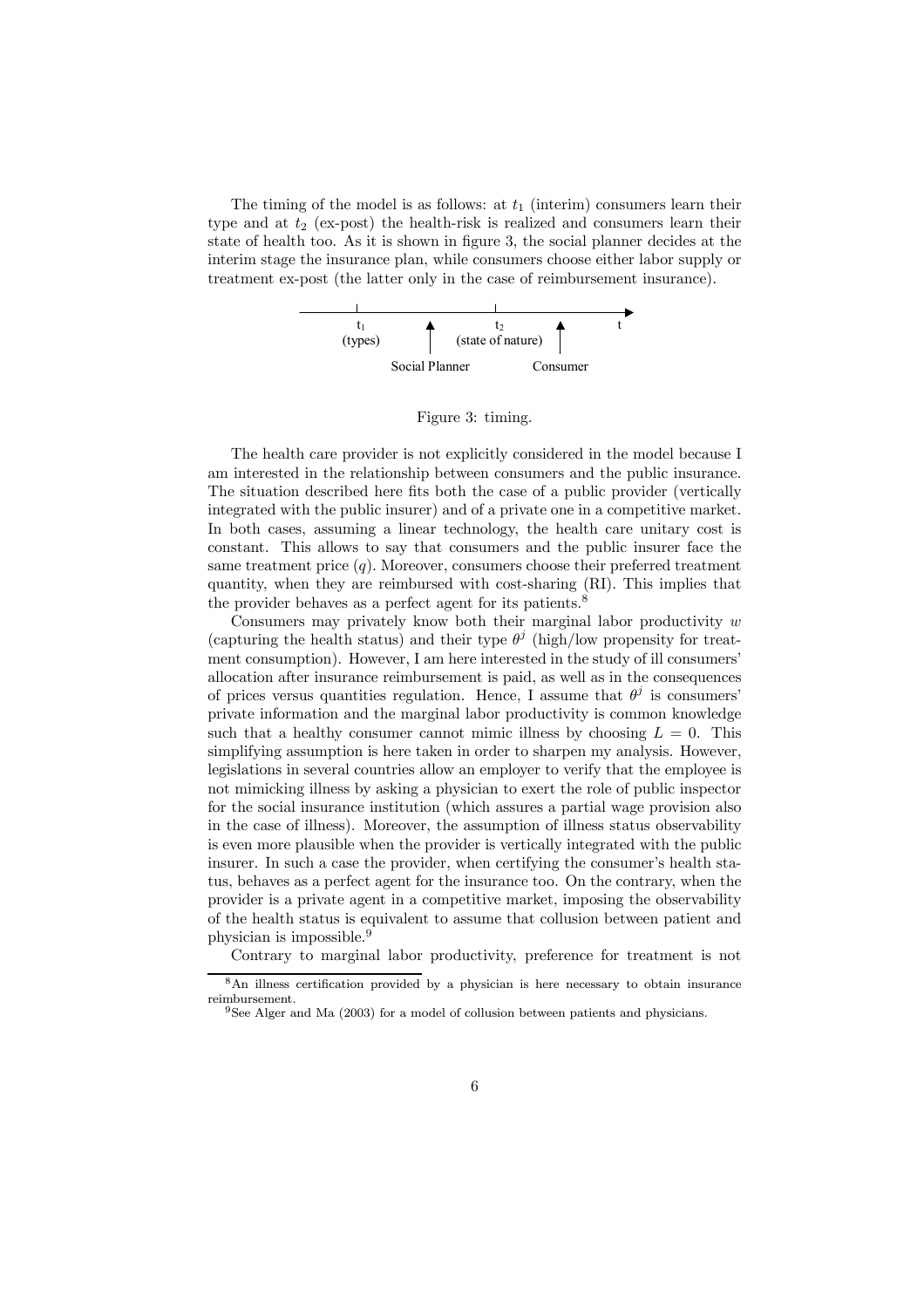observable by the insurer (nor by the physician),<sup>10</sup> and the public insurance may be constrained to adopt uniform (pooling) allocations or may be free to choose discriminating (self-selecting) allocations in the reimbursement plan.

## 3 The structure of alternative insurance plans and the first-best

If the social planner observes ill consumers' preferences for treatment, the first best allocation can be implemented. First-best can be decentralized by a contract contingent both upon the health status and upon preference for treatment, that is a plan characterized by three non-uniform monetary transfers  $(P^{FB}, R^{FBl}, R^{FBh})$ .<sup>11</sup> Consumption in the two states of health is:

$$
C_1^{FB} = wL - P^{FB}
$$

$$
C_2^{FBl} = R^{FBl} - qX^l
$$

$$
C_2^{FBh} = R^{FBh} - qX^h
$$

where P is premium paid by healthy consumers, and  $R<sup>j</sup>$  ( $j = l, h$ ) is reimbursement in the case of illness for the two consumers' types.

The social planner maximizes the utilitarian<sup>12</sup> social welfare function  $SW =$  $\mu_l EU(\theta^l) + \mu_h EU(\theta^h)$ , where  $EU(\theta^l)$  is low-type and  $EU(\theta^h)$  is high-type consumers' expected utility. Expected utility of low-type and high-type consumers are respectively multiplied by the proportion of low-type and high-type consumers in the population<sup>13</sup>. Note that, when healthy, the two types are identical. The social planner solves:

$$
\begin{cases}\n\begin{aligned}\nMax & (1-p) \left[ u(wL - P^{FB}) - v(L) \right] + \\
& \quad + p \sum_{j=l,h} \mu_j \left[ u \left( R^{FBj} - qX^j \right) - H + \theta^j \phi \left( X^j \right) \right] \\
s.t. & (1-p) P^{FB} = p(\mu_l R^{FBl} + \mu_h R^{FBh})\n\end{aligned}\n\end{cases} \tag{FB}
$$

Notice that the insurance premium  $P$  is fair: the contribution of the healthy

 $10$ Also Chernew *et al.* (2000), in a different context, assume that individuals have *observable*, severe diseases and unobservable preferences for alternative treatments. The justification for this assumption essentially relies on vertical integration (see page 589).

<sup>11</sup>The first-best contract specifies all the terms of healthy and ill consumers' utility  $(C_1, L, C_2^j, X^j)$ . However the choice of  $X^j$  and L can be decentralized because consumers face efficient prices  $w$  and  $q$ . Thus first-best is obtained by offering the contract  $(P^{FB}, R^{FBl}, R^{FBh})$  and letting consumers choose (ex-post) either labor supply or treatment quantity.

<sup>&</sup>lt;sup>12</sup>Concerning the choice of the social welfare function, the maximin principle of Rawls is 'less applicable' to cases which deals with health and the allocation of health care. For an interesting discussion on this topic see Olsen (1997).

<sup>&</sup>lt;sup>13</sup>Considering a large number of consumers,  $\mu_j$  is equivalent, ex-post, to the proportion of the j-type.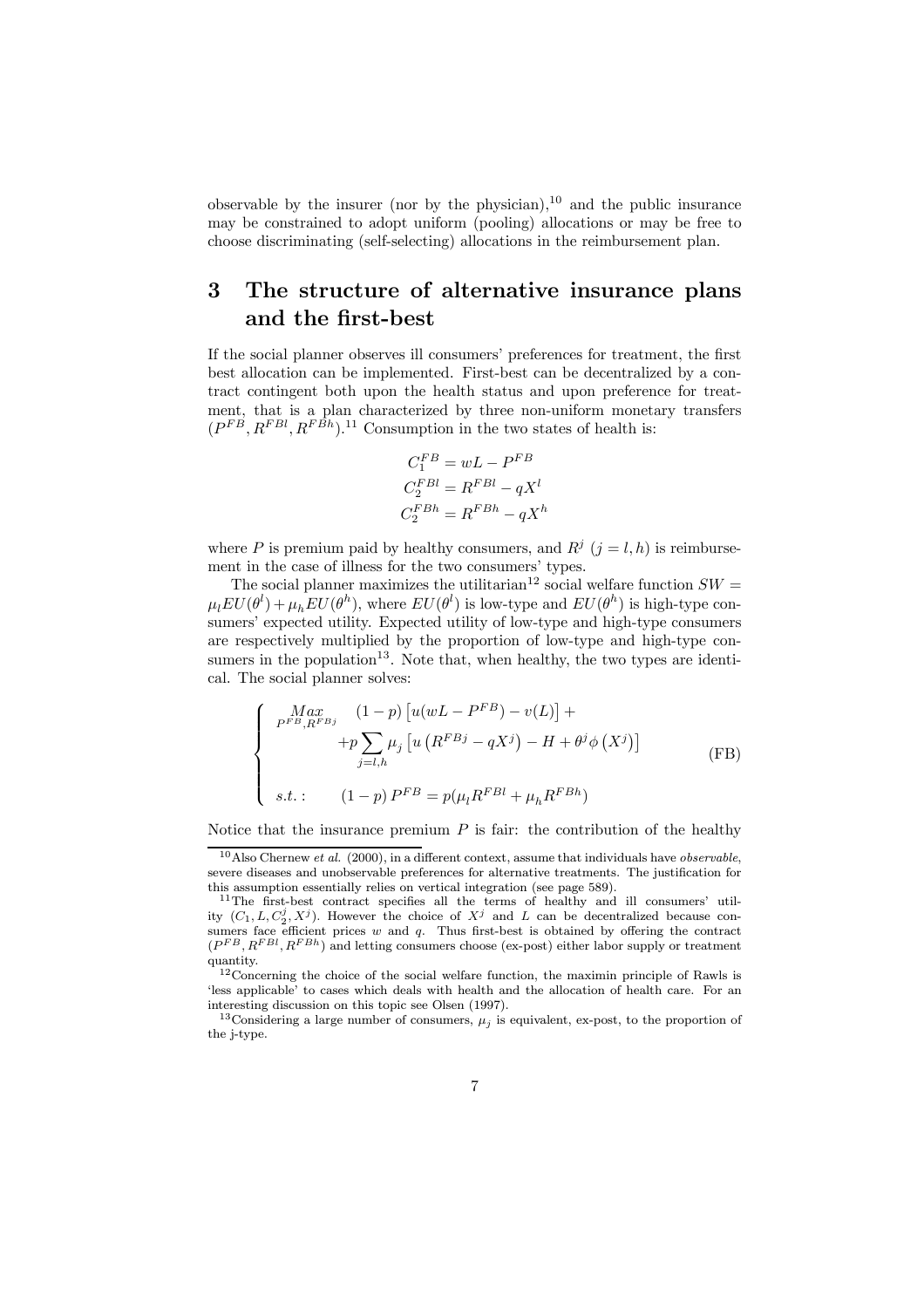consumers is equivalent to the expected expenses of the ill consumes.<sup>14</sup>

From FOCs we find the full-insurance result:<sup>15</sup>

$$
C_1^{FB} = C_2^{FBl} = C_2^{FBh} = C^{FB} \tag{3}
$$

Moreover, it is:

$$
L^{FB}(w, P^{FB}): \quad wu'(C^{FB}) = v'(L) \tag{4}
$$

$$
X^{FBj}(\theta^j, R^{FBj}, q): \quad \theta^j \phi'\left(X_2^j\right) = qu'\left(C^{FB}\right), \qquad j = l, h. \tag{5}
$$

Labor supply and treatment quantity are determined such that marginal benefit equals marginal cost when aggregated consumption is optimal. In state of health 2, not surprisingly, it is  $X^{FBA} > X^{FBl}$  and  $R^{FBl} > R^{FBl}$ : high type consumers receive a higher monetary transfer and buy a higher quantity of treatment.

In figure 4 ill consumers' first-best allocation is shown. As the reader can see, the slope of low-type utility function is higher than high-type one, in fact  $\frac{dC}{dX} = -\theta^j \frac{\phi'(X^j)}{u'(C^j)}.$ 



Figure 4: ill consumers' first-best allocation.

In the rest of this section I show the structure of in-kind and reimbursement insurance with full information on consumers' preferences. The two reimbursement plans will be treated in detail in the case of asymmetric information in sections 4.1 and 4.2, 5.1 and 5.2.

<sup>&</sup>lt;sup>14</sup>Because of the way the parameter  $\theta^j$  enters the utility functions, social welfare is increasing with respect to propensity to treatment consumption. This means that high-type consumers have the highest weight in this economy because they benefit more from health care consumption. In fact, as it is shown, the first best allocation assures the same level of aggregate consumption to both ill consumers' type and more treatment to high-type consumers. In other words the social planner redistributes from low- to high-type individuals.

 $15$  Even if utilities are state-dependent, in the model there is separability between aggregate consumption and treatment consumption. Then illness does not alter the marginal utility of income. As a consequence full insurance is still optimal and it obviously concerns only aggregate consumption.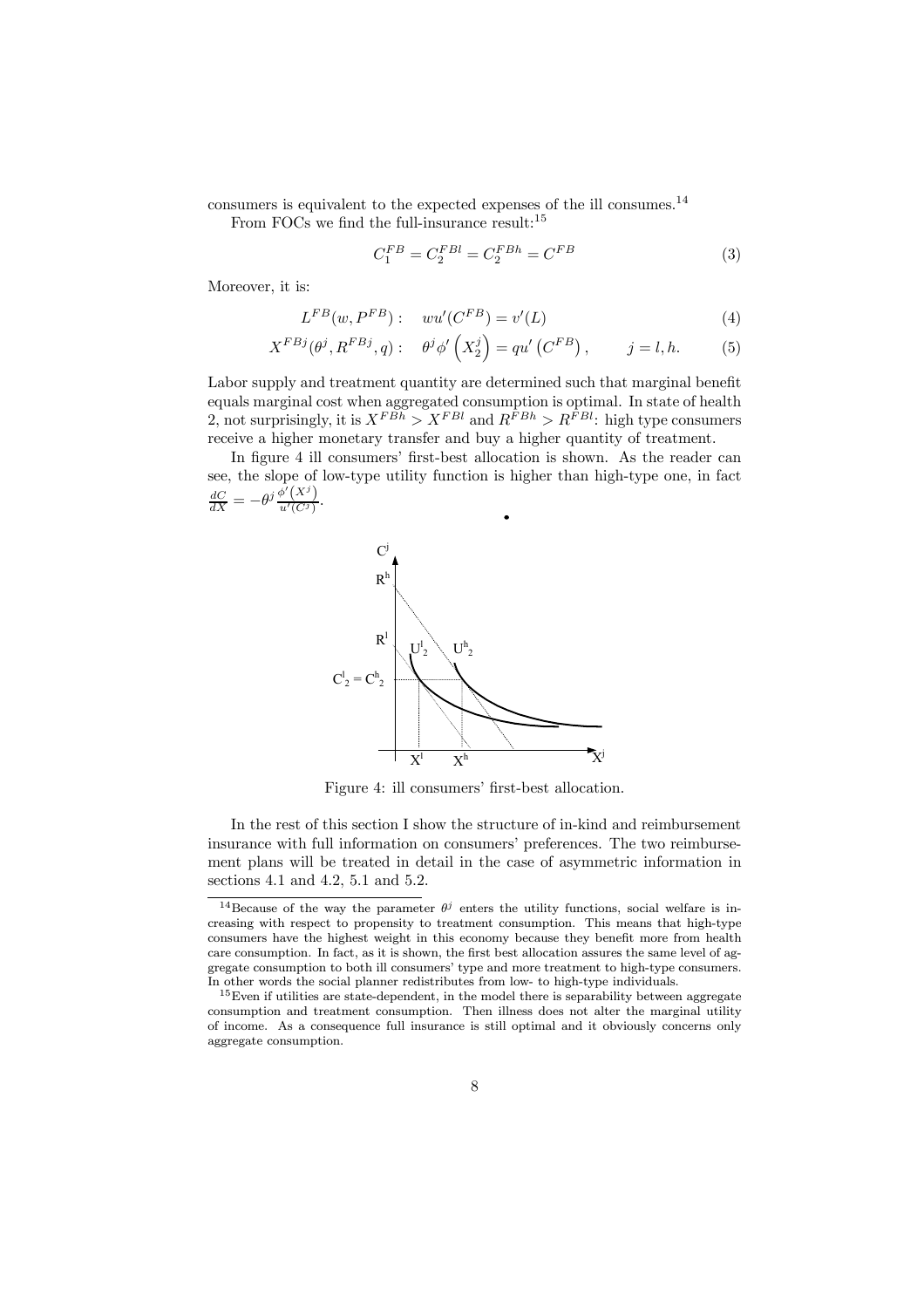In-kind reimbursement. Recall that, when reimbursement is in-kind, access to care is free (see figure 1: providers are directly paid by the social planner). As a measure against overconsumption induced by free access to health care, the social planner uses rationing and provides a ceiling to the available amount of treatment  $\bar{X}$ <sup>16</sup> As I said before, the wage rate is observable, then the social planner will always use a monetary transfer contingent to ill-health. Moreover, with full information on preferences, such a monetary transfer and the ceiling to treatment will be contingent to ill consumers' type. As a consequence in-kind insurance plan is characterized by  $(P^{IK}, R^{IKj}, \bar{X}^j)$ ,  $j = l, h$ : that is, three monetary transfers and two care packages. Health care is provided at zero cost, then patients will always entirely consume the amount  $\bar{X}^j$ : no intermediate levels of consumption are possible. The previous interpretation of in-kind reimbursement is quite stylized, nevertheless I believe it represents a good approximation of reality.

Consumption in the case of illness is:

$$
C_2^{IKj} = R^{IKj}, \quad \text{ with } X^j = \bar{X}^j
$$

where  $j = l, h$ . Note that ill consumers' aggregate consumption is exactly equivalent to the transfer  $R^{IKj}$  and treatment consumption is the package of care  $\bar{X}^j$ . Obviously, with full information, this does not represent a constraint for consumers because  $R^{IKj}$  and  $\bar{X}^j$  represent the amount consumers would have chosen facing efficient prices 1 and q.

Reimbursement insurance. With reimbursement insurance consumers pay a part of treatment expenses (see figure 2: treatment cost is shared between the social planner and consumers). The linear  $17 \text{ cost-sharing parameter}$ is denoted by  $\alpha^{j}$  ( $j = l, h$ ) and the contract is characterized by  $(P^{RI}, R^{RIj}, \alpha^{j})$ ,  $j = l, h$ : that is, by three monetary transfers and two coinsurance parameters. Consumers choose their preferred treatment quantity at the consumption price  $\alpha^j q$ .

Consumption in the case of illness is:

$$
C_2^{RIj} = R^{RIj} - \alpha^j q X^j
$$

Remark 1 Under perfect information, both in-kind and reimbursement insurance allow to implement the first-best allocation.<sup>18</sup>

 $16$ See Ma (2002) for a model in which rationing is strategically used by the social planner to remedy a market failure in the private sector, when both public and private providers coexist.

<sup>&</sup>lt;sup>17</sup>Reimbursement insurance is generally characterized by linear cost-sharing parameters. However, loosely speaking, insurance *could ex-post verify* treatment consumption because reimbursement is based on the provider's bill. Thus more complex, non-linear mechanisms could be implemented, although these mechanisms are practically not employed, and the analysis would be considerably more complicated. (See Blomqvist 1997 for a model with non-linear health insurance)

<sup>18</sup>This remark confirms Arrow (1963) when he says that, in a hypothetically perfect market, the existing different methods of treatment costs coverage should be equivalent. (Arrow 1963, page 962)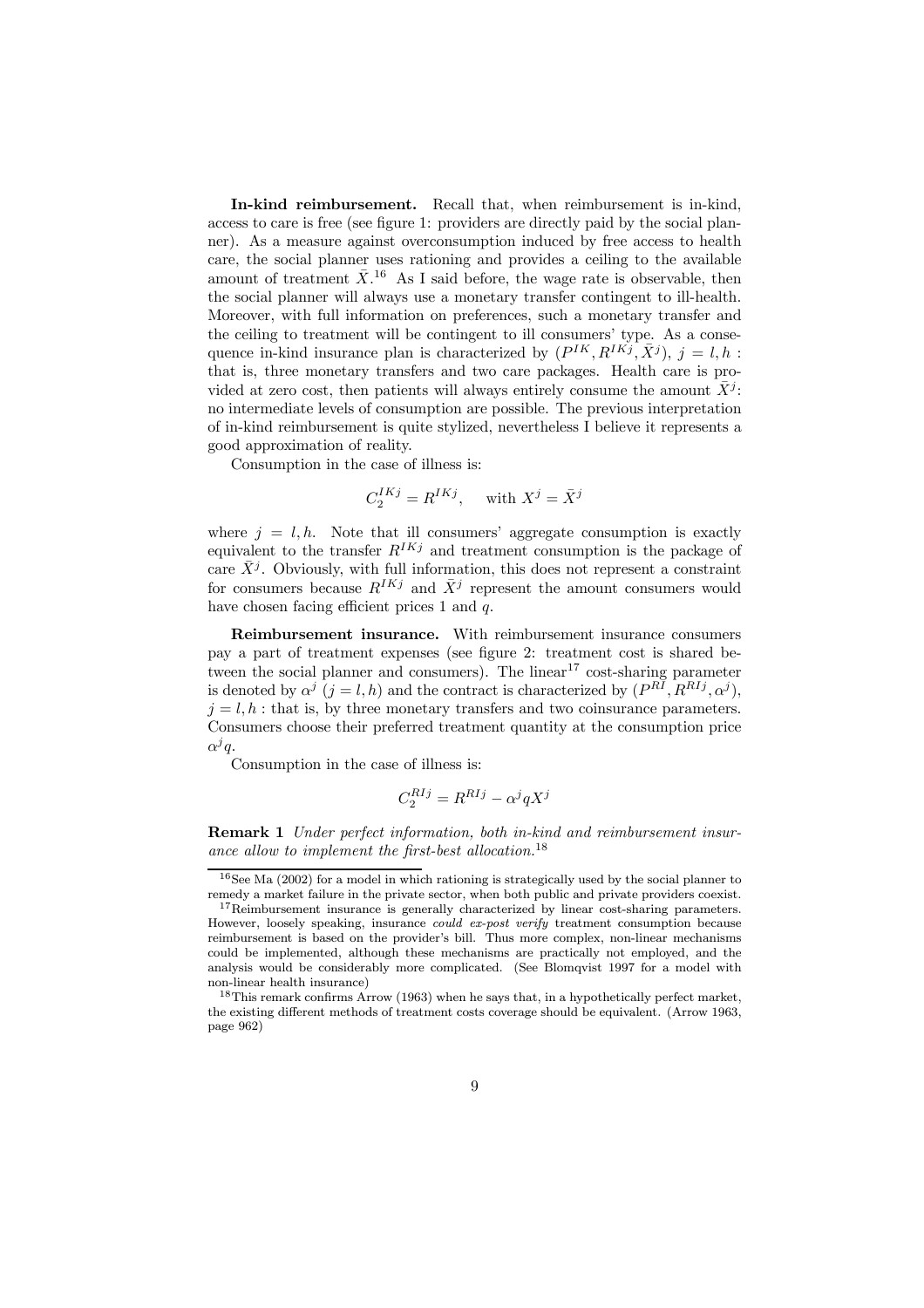In fact, with both in-kind and reimbursement insurance, the social planner can use two additional "instruments", with respect to first-best, (respectively  $\bar{X}^j$  with in-kind and  $\alpha^j$  with reimbursement insurance,  $j = l, h$ ) such that it can do at least as well. Obviously when monetary transfers contingent upon preference for treatment are available, these additional instruments are useless. Concerning reimbursement insurance, with full information the social planner clearly sets  $\alpha^{j} = 1$  such that prices are not distorted.

As is evident looking at figure 4, when  $\theta^j$  is not observable first-best cannot be implemented because low-type consumers would mimic high-type ones. The efficient allocation of resources is not envy-free.

Dealing with low-type incentive constraints the public insurance has a choice of two kinds of insurance plan. "Those in which the insurer is unable to distinguish (ex-post or ex-ante) among individuals: this corresponds to a pooling allocation. And those in which the high-type and the low-type can (ex-post) be identified as a result of the action undertaken by the different groups: this corresponds to a self-selecting allocation." (Stiglitz 1987, page 996)

Which kind of allocation does the social planner implement in the real world, a pooling or a self-selecting one? Does it discriminate reimbursement according to patients' tastes? Whenever consumers can have access to different qualities of treatment or different treatment options the answer is "yes". Think about the availability of single room hospitalization in National-Health-Service type organizations. Or consider the cases in which patient preferences are a determinant of treatment choices and plans allow enrollees options between treatment paths.<sup>19</sup> On the other side, many situations exist where the allocation is pooling, that is, where the same reimbursement is provided to all consumers with the same illness without caring about the difference in preference for treatment. In the case of uniform reimbursement the possibility of satisfying different propensity to treatment is generally left to private insurance: individuals with high preference for treatment can buy supplementary insurance or opt-out the public sector (such a behavior is not explicitly analyzed here).

Pooling and self-selecting allocations being equally plausible, in the rest of the paper I will analyze them both: pooling allocations are treated in section 4, whereas self-selecting allocations are treated in section 5.

### 4 Pooling allocations

With pooling allocation the same contract is offered to low- and high-type consumers. This implies that all ill consumers face the same budget constraint. Note that labor productivity observability implies that reimbursement can be contingent upon the health status, then the public insurance will always reimburse ill consumers using also a monetary transfer (but, obviously, in the

<sup>19</sup>In the US, managed care organizations broadly rely on shared decision-making (SDM) and disease carve-out programs to facilitate integration of patients preferences into the decision making process (see Chernew et al. 2000).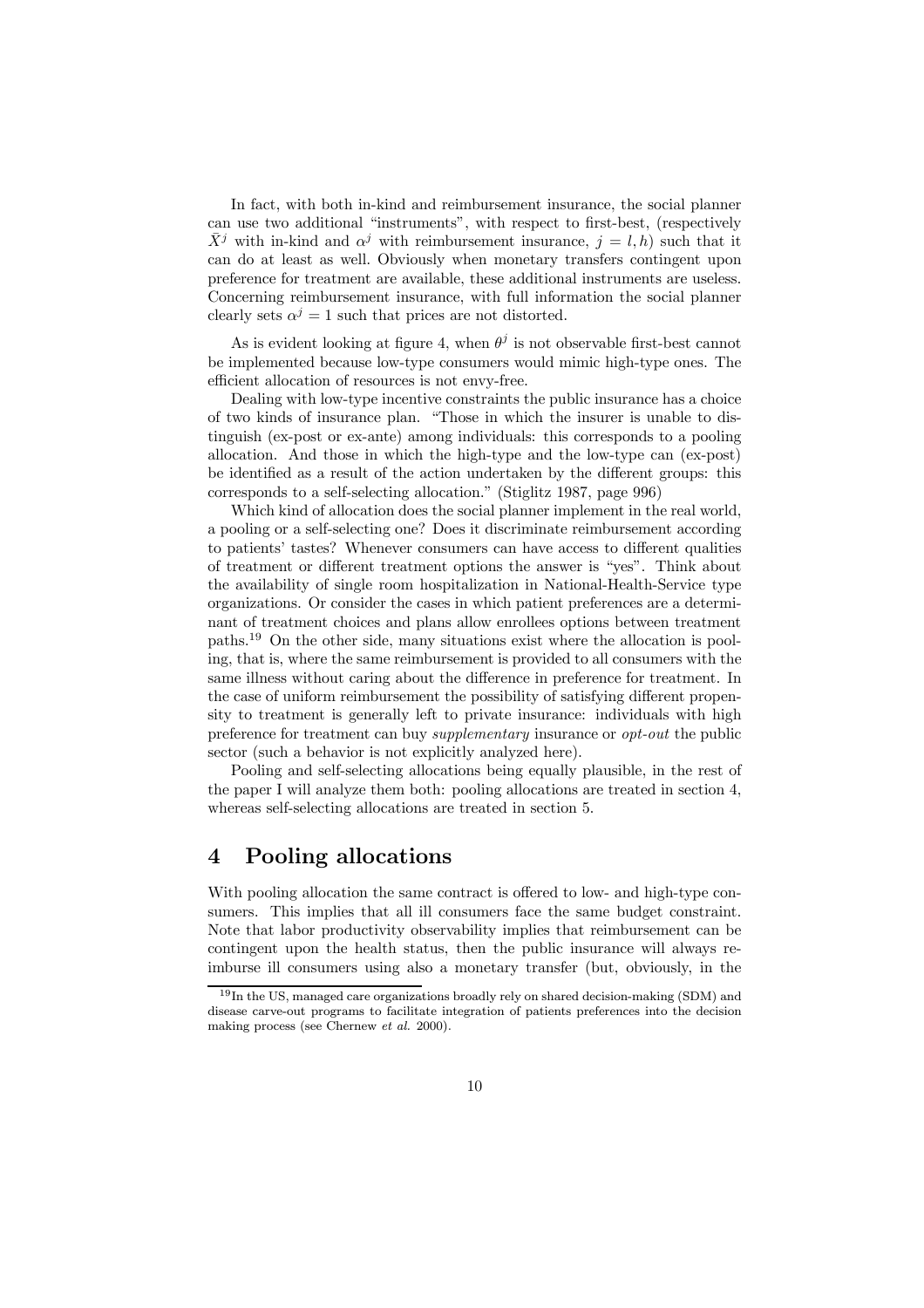case of pooling allocations it will not discriminate reimbursement according to propensity to treatment consumption).

#### 4.1 In-kind reimbursement

Under the uniformity constraint the plan is characterized by two monetary transfers and by a package of care:  $(P^{IK}, R^{IK}, \bar{X})$ .

Individuals' consumption in the two states of health is:

$$
C_1^{IK} = wL - P^{IK}
$$
  

$$
C_2^{IK} = R^{IK}, \quad (X^{IKj} = \overline{X})
$$

Note that, with respect to first-best, two constraints were added:  $R^h = R^l =$  $R^{IK}$  and  $\bar{X}^l = \bar{X}^h = \bar{X}$ , such that the allocation of ill consumers is completely determined.

Healthy consumers' program is:

$$
\max_{L} u(wL - P^{IK}) - v(L)
$$

Then labor supply is defined according to the following equation:

$$
L^*(w, P^{IK}): \t wu'(C_1) = v'(L) \t (6)
$$

The public insurance program is:

$$
\begin{cases}\n\max_{P^{IK}, R^{IK}, \bar{X}} (1-p) \left[ u(wL^* - P^{IK}) - v(L^*) \right] + \\
\quad + p \left[ u(R^{IK}) - H + \theta_M \phi(\bar{X}) \right] \\
s.t. : \quad (1-p) P^{IK} = p(R^{IK} + q\bar{X})\n\end{cases}
$$

where  $\theta_M = \sum_{j=l,h} \mu_j \theta^j$ . In fact, to implement the pooling allocation, the government maximizes the utility of the  $\theta_M$ -type consumer. Not surprisingly, from FOCs with respect to  $P^{IK}$  and  $R^{IK}$  the full-insurance condition is verified:

$$
C_1^{IK} = C_2^{IK} = \bar{C}
$$
\n<sup>(7)</sup>

Moreover the package of treatment is determined according to the following equation:

$$
\bar{X}(\theta_M, q, \bar{C}) : \qquad \theta_M \phi'(\bar{X}) = qu'(\bar{C}) \tag{8}
$$

Obviously neither type of ill consumers receive the optimal quantity of treatment (determined by equation (5)). The pooling in-kind contract imposes the same allocation  $(\bar{C}, \bar{X})$  to both types of ill consumers and their utility is:  $U_2^j =$  $u(\bar{C}) - H + \theta^j \phi(\bar{X}), \ j = l, h.$  Such that it is:  $U_2^h - U_2^l = \phi(\bar{X}) \left(\theta^h - \theta^l\right) > 0.$ This inequality shows that high-type utility is still higher than low-type utility: as in first-best, low-type consumers are characterized by a lower utility level.

It is evident that, if there is no heterogeneity  $(\theta^l = \theta^h)$ , we are back to first-best.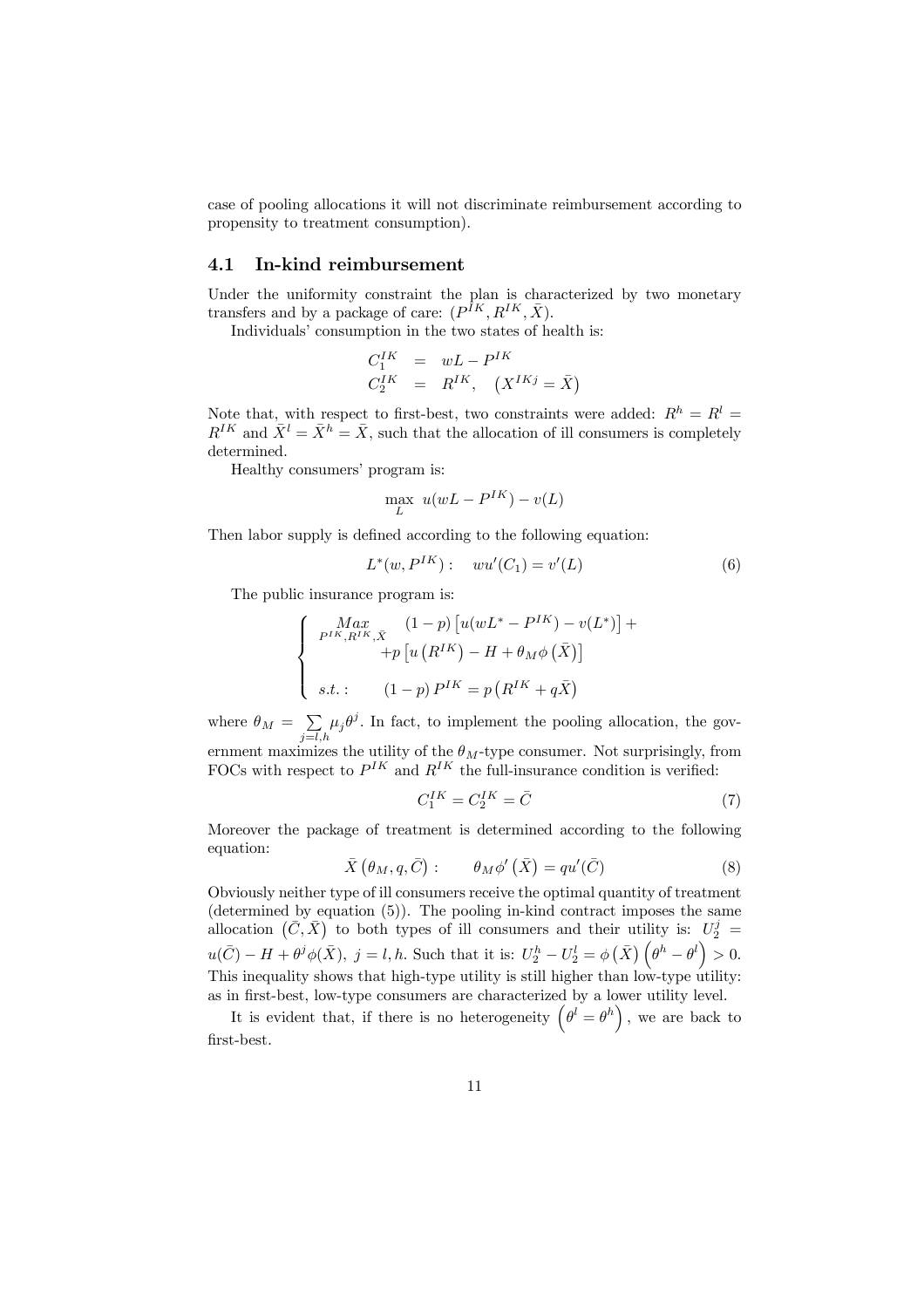#### 4.2 Reimbursement insurance

The uniform plan is characterized by two monetary transfers and by a coinsurance parameter:  $(P^{RI}, R^{RI}, \alpha)$ . Individuals' consumption in the two states of health is:

$$
C_1^{RI} = wL - P^{RI}
$$
  

$$
C_2^{RIj} = R^{RI} - \alpha q X^j
$$

(With respect to first-best two uniformity constraints have been added:  $R<sup>h</sup>$  =  $R^l = R^{RI}$  and  $\alpha^h = \alpha^l = \alpha$ )

Healthy consumers' decision is the same as I showed in the previous case and equation (6) still holds with  $P^{RI}$  at the place of  $P^{IK}$ . Whereas in the case of illness consumers solve:

$$
\max_{X^j} u(R^{RI} - \alpha q X^j) - H + \theta^j \phi(X^j)
$$

As a consequence treatment quantity is chosen such that:

$$
X^{*j}(\theta^j, \alpha, q, R^{RI}) : \quad \theta^j \phi'(X^j) = \alpha q u'\left(C_2^j\right), \quad j = l, h \tag{9}
$$

The public insurance program is:

$$
\begin{cases}\n\max_{P^{RI}, R^{RI}, \alpha} (1-p) \left[ u(wL^* - P^{RI}) - v(L^*) \right] + \\
\quad + p \sum_{j=l, h} \mu_j \left[ u \left( R^{RI} - \alpha q X^{*j} \right) - H + \theta^j \phi \left( X^{*j} \right) \right] \\
s.t. : \quad (1-p) P^{RI} = p \left[ (1-\alpha) q \sum_{j=l, h} \mu_j X^{*j} + R^{RI} \right]\n\end{cases}
$$

From FOCs with respect to  $P^{RI}$  and  $R^{RI}$  one finds the following equation:

$$
E\left[u'(C_2^{RI})\right] = u'(C_1^{RI})\left[1 + (1 - \alpha)qE\left[\frac{\partial X}{\partial R^{RI}}\right]\right]
$$
(10)

where  $E\left[\frac{\partial X}{\partial R^{RI}}\right] = \mu_l$  $\partial X^l$  $\frac{\partial R}{\partial R} + \mu_h$  $\partial X^h$  $\frac{\partial \Omega}{\partial R^{RI}}$ . Totally differentiating equation (9) it results  $\frac{\partial X^j}{\partial R^{RI}} > 0$ , such that E  $\left[\frac{\partial X}{\partial R^{RI}}\right] > 0.$ 

From FOC with respect to the coinsurance parameter  $\alpha$  one finds:

$$
\left[ -(1 - \alpha) E\left[\frac{\partial X}{\partial \alpha}\right] + E\left(X\right) \right] u'\left(C_1^{RI}\right) = E\left[Xu'\left(C_2\right)\right] \tag{11}
$$

where  $E$  $\left[\frac{\partial X}{\partial \alpha}\right] = \mu_l$  $\partial X^l$  $\frac{\partial \mathbf{u}}{\partial \alpha} + \mu_h$  $\frac{\partial X^h}{\partial \alpha}$ ,  $E(X) = \mu_l X^l + \mu_h X^h$  and  $E[Xu'(C_2)] =$  $\mu_l X^l u' (C_2^l) + \mu_h X^h u' (C_2^h)$ . Totally differentiating equation (9) it results  $\frac{\partial X^j}{\partial \alpha}$  <  $0,$  such that  $E$  $\left[\frac{\partial X}{\partial \alpha}\right] < 0.$  Moreover,  $E\left[Xu'(C_2)\right] = cov\left[X,u'(C_2)\right] + E\left(X\right)E\left[u'(C_2)\right].$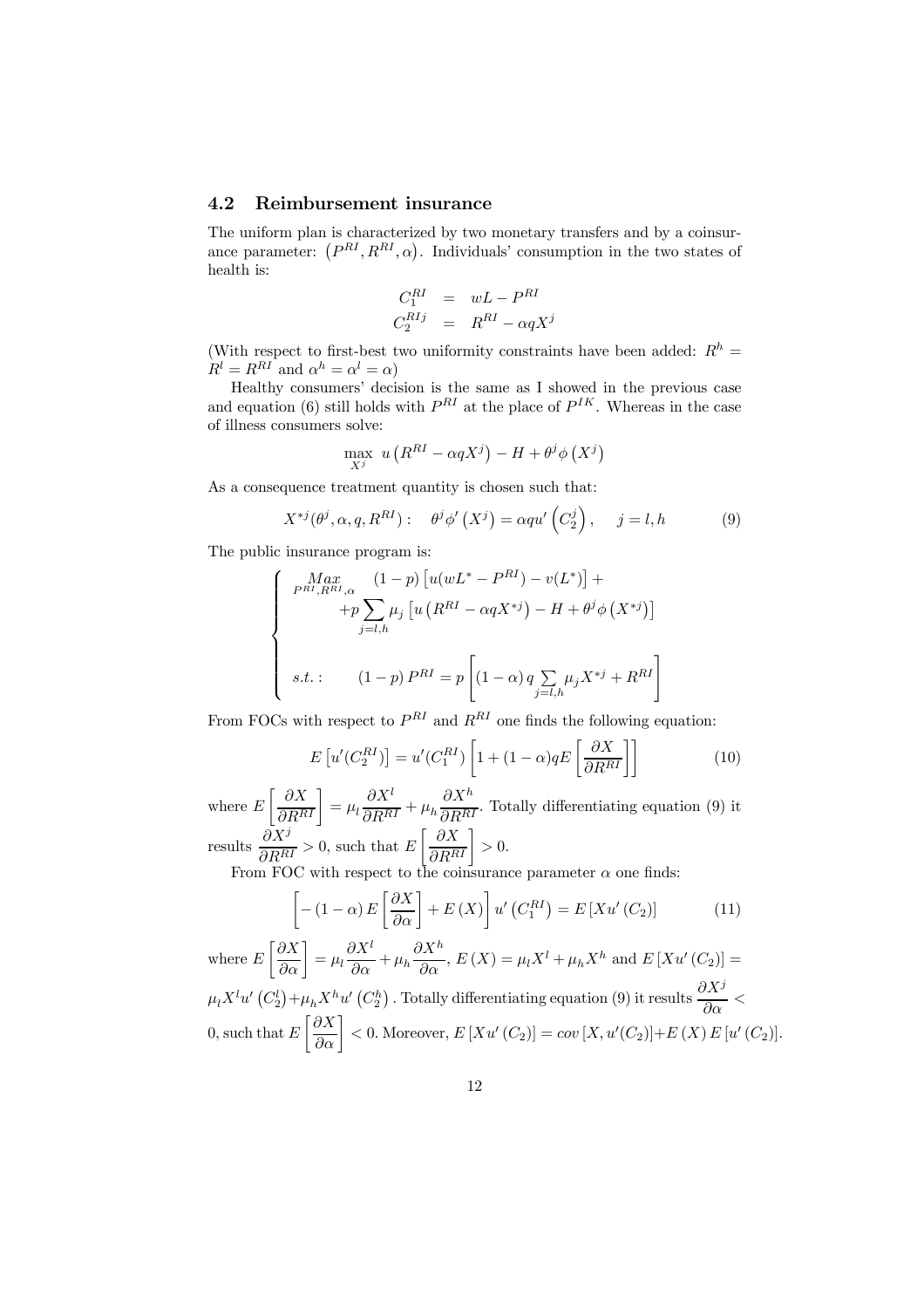A first remark is that  $\alpha$  is always different from 1 for positive level of heterogeneity.<sup>20</sup> I show later that  $\alpha$  is always lower than 1. On the contrary, when there is no heterogeneity it is optimal to impose  $\alpha = 1$ , and first-best is obtained.

The interpretation of equation (11) is as follows: the left hand side represents consumers' marginal cost and the right hand side consumers' marginal benefit from a negative variation of  $\alpha$  (a fall in treatment price). When  $\alpha$  decreases, consumers' out-of-pocket expenses decrease as well, while insurance reimbursement expenses increase. As a consequence insurance premium must increase. Marginal cost is measured by the marginal variation of insurance premium (in brackets) multiplied for the marginal utility of consumption in the healthy state. In fact premium is paid by healthy consumers. In the right hand side the positive income effect from a negative variation of  $\alpha$  is measured by the product of treatment quantity and consumption marginal utility in the illness status. Mean values appear because a uniform plan is implemented.

Rearranging equations (10) and (11), the optimal coinsurance parameter can be written as:<sup>21</sup>

$$
\alpha = 1 + \frac{cov[X, u'(C_2)]}{E[u'(C_2)] E\left[\frac{\partial X}{\partial \alpha}\right] + qE[Xu'(C_2)] E\left[\frac{\partial X}{\partial R^{RI}}\right]}
$$
(12)

Remark 2 With uniform reimbursement insurance, treatment is always subsidized.

**Proof.** Consider expression (12).  $cov[X, u'(C_2)]$  is positive. It can be easily verified that  $E[u'(C_2)]E$  $\left[\frac{\partial X}{\partial \alpha}\right] + qE\left[Xu'(C_2)\right]E\left[\frac{\partial X}{\partial R^{RI}}\right]$  can be rewritten as:  $\mu_h^2 u'(C_2^h)$  $\left(\frac{\partial X^h}{\partial \alpha} + qX^h \frac{\partial X^h}{\partial R^{RI}}\right)$  +  $\mu_l^2 u'(C_2^l)$  $\left(\frac{\partial X^l}{\partial \alpha}+ q X^l \frac{\partial X^l}{\partial R^{RI}}\right)+$  $\mu_l\mu_hu'(C_2^h)$  $\left(\frac{\partial X^l}{\partial \alpha} + qX^h \frac{\partial X^l}{\partial R^{RI}}\right) + \mu_l \mu_h u'(C_2^l)$  $\left(\frac{\partial X^h}{\partial \alpha}+ q X^l \frac{\partial X^h}{\partial R^{RI}}\right)$ . Where  $\frac{\partial X^j}{\partial \alpha}+$  $qX^{j}$   $\frac{\partial X^{j}}{\partial R^{RI}}$ ,  $j = l, h$ , corresponds to compensated demand for treatment with respect to treatment price, which is negative. It follows that all the previous ex-

pression is negative too. Thus the denominator in the r.h.s. of (12) is negative. This implies that  $\alpha < 1$ .

The covariance with respect to X and  $u'(C_2)$  reflects the objective of risk sharing: the more consumers are risk averse, the larger is the covariance and the more treatment is subsidized. At the same time, the coinsurance parameter  $\alpha$  is negatively correlated to treatment demand mean derivatives with respect

<sup>&</sup>lt;sup>20</sup>In fact, from equation (11),  $\alpha = 1$  implies  $u'(C_1) = \frac{E[Xu'(C_2)]}{E(X)}$ ; and from equation (10),  $\alpha = 1$  implies  $u'(C_1) = E[u'(C_2)]$ . This means that it must be  $E[u'(C_2)]E(X) =$  $E[Xu]$ 

 $21$  See Lipszyc and Marchand (1999) for a similar expression.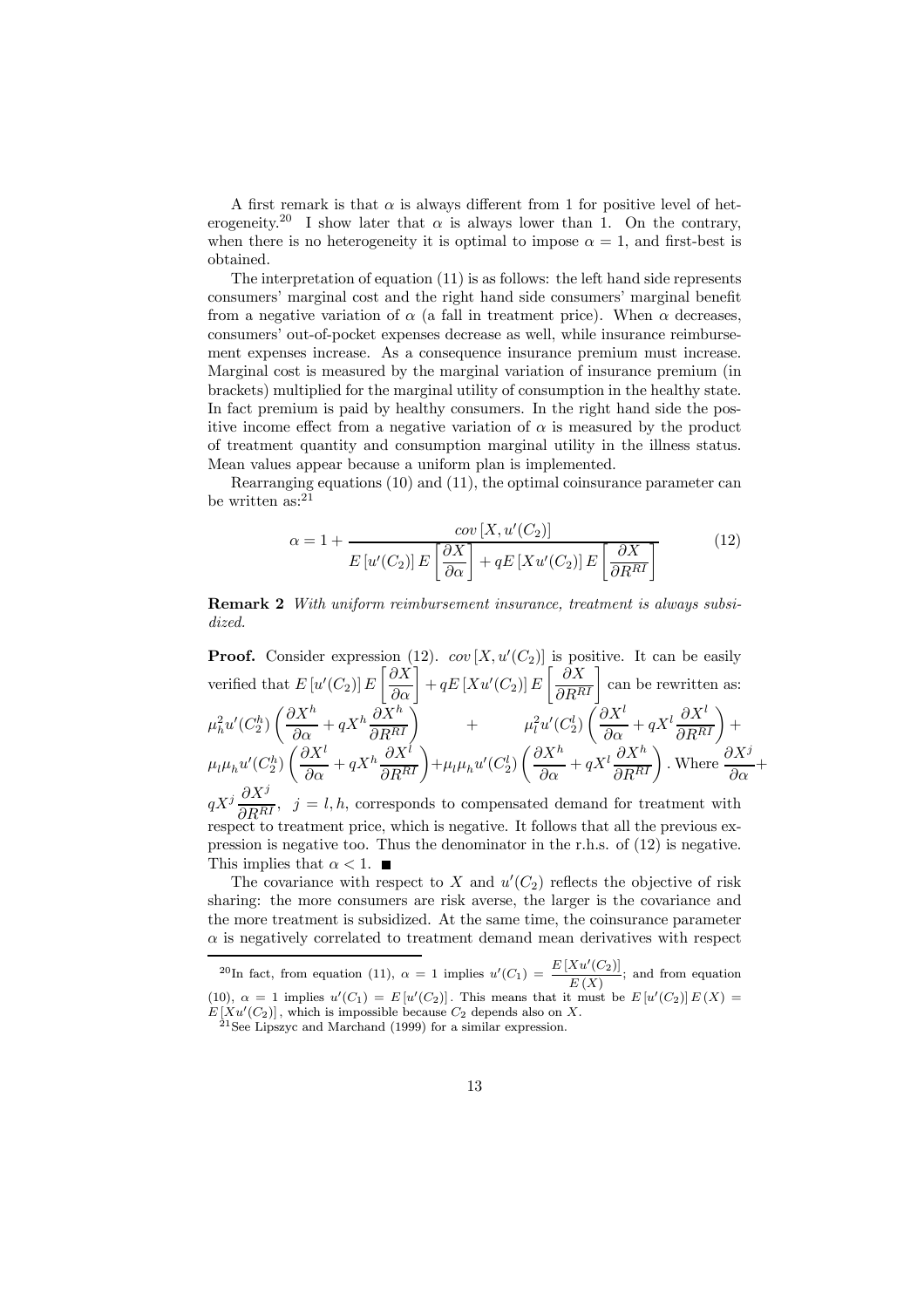to α µ E  $\left[\frac{\partial X}{\partial \alpha}\right]$ . This term can be seen as a measure of moral hazard. In other words,  $\frac{\partial X}{\partial \alpha}$  is related to price elasticity of demand for treatment so that equation  $(12)$  reminds us the inverse elasticity rule in Ramsey taxation: the more treatment demand is inelastic and the more treatment is subsidized.<sup>22</sup> Ill consumers' allocations with pooling RI is shown in figure 5.



Figure 5: ill consumers' pooling allocation with reimburesement insurance.

#### 4.3 Comparing the alternative uniform reimbursement plans

The following result holds:

Proposition 1 When pooling allocations are implemented, reimbursement insurance dominates in-kind reimbursement.

Proof. Recall that the two insurance plans are respectively characterized by the instruments  $(P^{IK}, R^{IK}, \bar{X})$  and  $(P^{\bar{R}I}, R^{RI}, \alpha)$ . The package of treatment  $\bar{X}$ constraints both ill consumers' types to consume an amount of treatment which is not the preferred one (see equation (8)). With RI, on the contrary, each ill consumers' type obtains the preferred quantity of treatment, given price  $\alpha q$ . Moreover, the optimal coinsurance parameter is different from one (see remark 2), this implies that distorting treatment price is welfare improving.  $\blacksquare$ 

To get an intuition of this result, note that, in the presence of the uniformity constraint, the parameter  $\alpha$  modifies treatment price such that a positive effect on social welfare is obtained (ex-post moral hazard is not a cost here). By subsidizing treatment, pooling RI makes the slope of ill consumers' budget constraint increase. Recalling that high-type consumers are characterized by a higher propensity to treatment consumption, treatment subsidization implies that high-type consumers are relatively better off and ill consumers' allocation becomes more similar to first-best.

<sup>&</sup>lt;sup>22</sup>Results from the RAND Health Insurance Experiment show that health care price elasticities belong to the range [-0.1 , -0.2].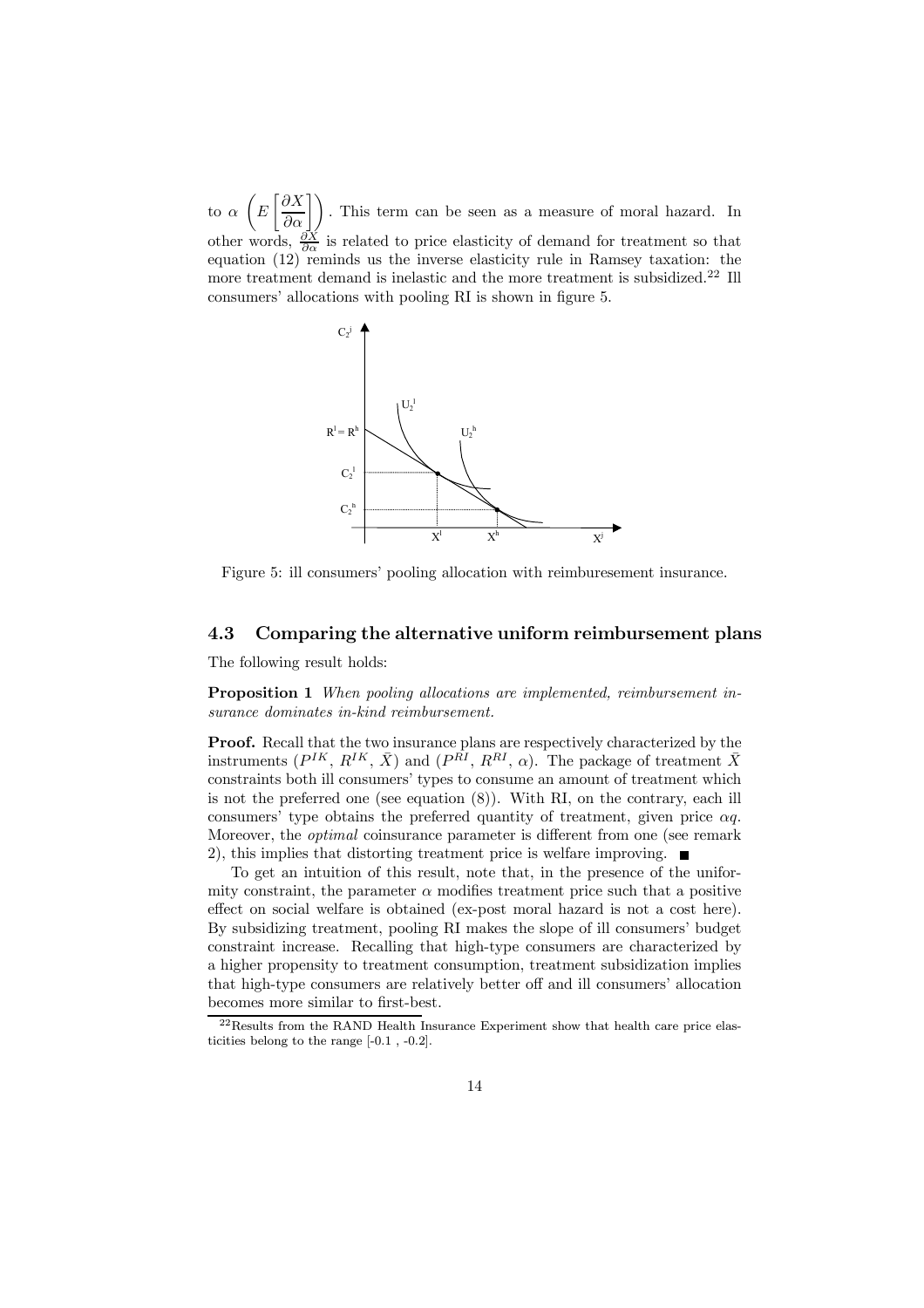## 5 Self-selecting allocations

Dealing with self-selecting allocations, the previous ranking of IK and RI may be substantially affected. An important remark is that now the rationing imposed on treatment quantity by in-kind reimbursement becomes a useful instrument. Directly providing free health services, the social planner can observe treatment consumed by ill individuals. With reimbursement insurance, on the contrary, given the linear coinsurance parameter  $\alpha^{j}$ , consumers choose the preferred quantity of treatment. As it was said in note 17, in the real world, the possibility to ex-post verify the quantity of treatment consumed by patients is not "exploited" by the public insurance. Thus, in practice, with RI treatment quantity is not observable and mimicking on health care consumption arises.

The social planner's programs addressed in this section are standard cases of mechanism design under adverse selection. Looking for the optimal mechanism of the two reimbursement schemes, I will then employ the well known Revelation Principle<sup>23</sup>. Hence, I will study direct mechanisms in which consumers (truthfully) announce their type  $\theta$  and the insurer offers an allocation which specifies all the relevant variables in the contractual relationship with consumers.

Notice that for both in-kind and reimbursement insurance I shall look for the social planner's optimal allocations attainable within each reimbursement scheme. In particular the instruments available to the social planner will be  $(P^{IK}, R^{IKj}, \overline{X}^j), j = l, h$ , in the case of in-kind and  $(P^{RI}, R^{R\overline{I}j}, \alpha^j), j = l, h$ , in the case of reimbursement insurance.

To have consumers truthfully report their type, the social planner has to maximize his objective function under (also) the incentive compatibility constraints. As shown at the end of section 3, low-type consumers are the mimickers. Standard mechanism design techniques with discrete types (see Fundenberg and Tirole (1991), pages 246-250) show that it is optimal to make the mimikers' incentive compatibility constraints binding thus implying that all the other constraints are satisfied.<sup>24</sup> As a consequence, to recover the separating allocations I will add one incentive constraint to the social planner's program: low-type ill consumers' incentive constraint.

#### 5.1 In-kind reimbursement

As explained in section 3, access to care is free, then  $\bar{X}^j$  is always entirely consumed. This implies that the social planner can observe treatment consumption, as well as ill consumers' aggregated consumption. Moreover, marginal labor productivity w is observable too, and healthy consumers' premium  $P^{IK}$ can be chosen by the social planner to induce the desired labor supply and aggregated consumption. As a consequence the contracts proposed by the social

 $^{23}$ Myerson (1979), among others.

<sup>&</sup>lt;sup>24</sup>A formal proof of this result is standard and then omitted. A complete proof is available from the author.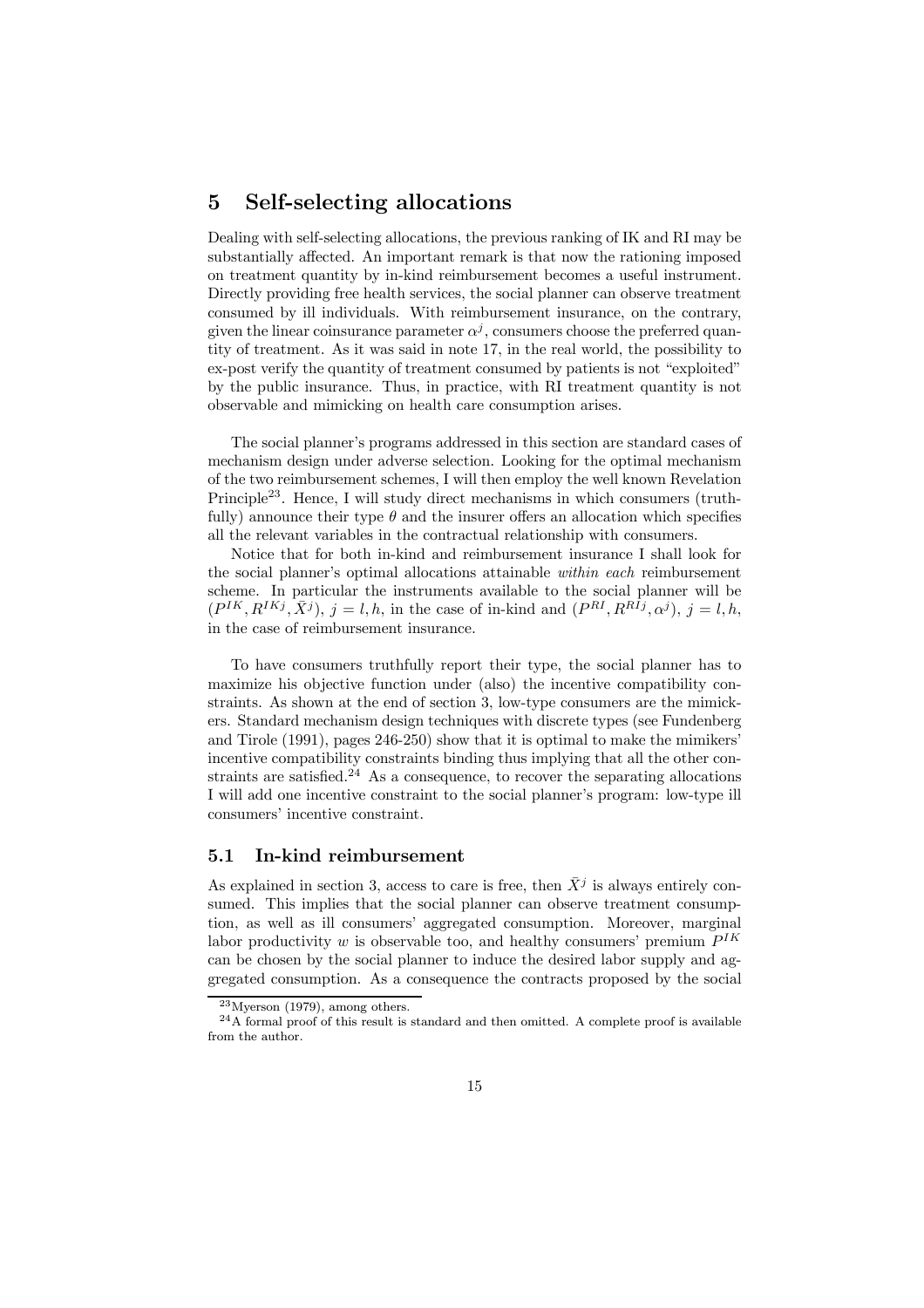planner to healthy and ill consumers respectively are  $(C_1^{IK}, L)$ ,  $(C_2^{IKl}, \bar{X}^l)$  and  $(C_2^{IKh}, \bar{X}^h)$ . It is interesting to notice that in-kind represents the unconstrained direct mechanism in the sense that, given the agent's type announcement, all the relevant variables are chosen by the social planner. As a consequence we can anticipate that the in-kind optimal allocation corresponds to the allocation which weakly dominates the others.

The social planner's program then is:

$$
\begin{cases}\n\lim_{C_i^{IK^j}, L^{IK}, \bar{X}^j} (1-p) \left[ u(C_1^{IK}) - v(L^{IK}) \right] + \\
\quad + p \sum_{j=l,h} \mu_j \left[ u\left(C_2^{IK^j}\right) - H + \theta^j \phi\left(\bar{X}^j\right) \right] \\
s.t. : \qquad (1-p) \left( wL^{IK} - C_1^{IK} \right) = p \left[ \sum_{j=l,h} \mu_j C_2^{IK^j} + \sum_{j=l,h} \mu_j \bar{X}^j \right] \\
u\left(C_2^{IK^j}\right) + \theta^l \phi\left(\bar{X}^l\right) \ge u\left(C_2^{IK^h}\right) + \theta^l \phi\left(\bar{X}^h\right)\n\end{cases} \tag{2}
$$

where  $\gamma \neq 0$  and  $\lambda \geq 0$  respectively are the budget constraint Lagrange multiplier and the incentive constraint Khun Tucker multiplier.

Lemma 1 and figure 6 describe the structure of ill consumers' in-kind selfselecting allocation.

Lemma 1 The optimal in-kind self-selecting allocation is such that contracts  $(C_2^{IKl}, \bar{X}^l)$  and  $(C_2^{IKh}, \bar{X}^h)$  verify  $C_2^{IKl} > C_2^{IKh}$  and  $\bar{X}^l < \bar{X}^h$ . There is no distortion for low-type consumers while high-type consumers are forced to consume too much treatment and too little aggregate consumption.

**Proof.** From FOCs with respect to  $C_1^{IK}$  and  $L^{IK}$  one finds respectively equations:

$$
u'\left(C_1^{IK}\right) - \gamma = 0\tag{13}
$$

$$
v'(L^{IK}) - w\gamma = 0\tag{14}
$$

such that, not surprisingly, labor supply still verifies:  $v'(L^{IK}) = w u'(C_1^{IK})$ . Concerning ill consumers, from FOC with respect to  $C_2^{IKl}$  one finds:

$$
\frac{p\mu_l + \lambda}{p\mu_l} u' \left( C_2^{IKl} \right) - \gamma = 0 \tag{15}
$$

where  $\frac{p\mu_l + \lambda}{p\mu_l} \geq 1$  because  $\lambda \geq 0$ . Comparing with (13),  $C_2^{IKl} \geq C_1^{IK}$  holds. From FOC with respect to  $\bar{X}^l$  one finds:

$$
\frac{p\mu_l + \lambda}{p\mu_l} \theta^l \phi' \left(\bar{X}^l\right) - q\gamma = 0 \tag{16}
$$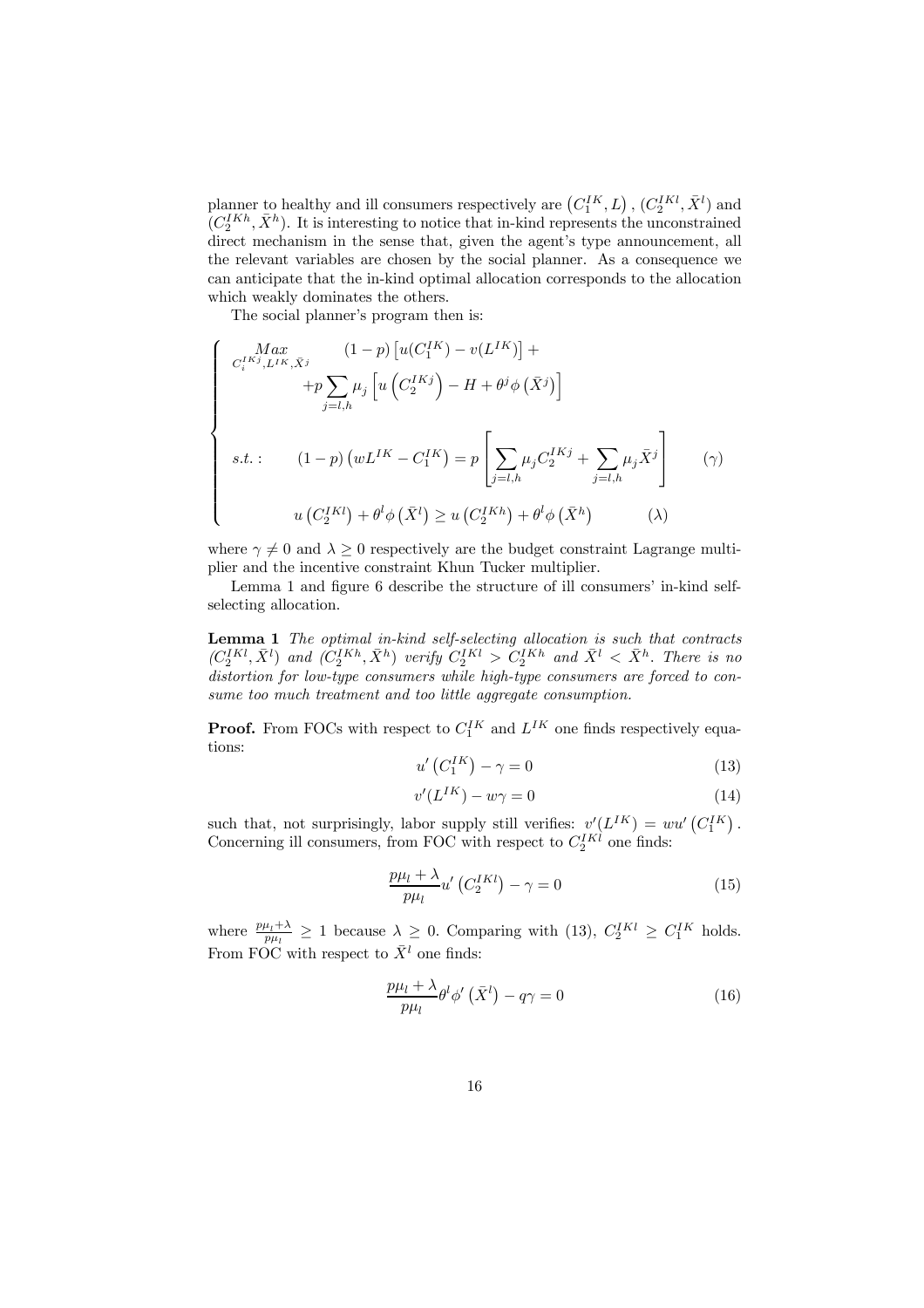From (15) and (16) it follows that  $\theta^l \phi'(\bar{X}^l) - qu' (C_2^{IKl}) = 0$ . As a consequence low-type consumers' aggregate and treatment consumption are not distorted. From FOC with respect to  $C_2^{IKh}$ :

$$
\frac{p\mu_h - \lambda}{p\mu_h} u' \left( C_2^{IKh} \right) - \gamma = 0 \tag{17}
$$

where  $\frac{p\mu_l-\lambda}{p\mu_l} \leq 1$ . Comparing the previous equation to (13) it follows that  $C_2^{IKh} \leq C_1^{IK}$ . Thus  $C_2^{IKh} < C_1^{IK} < C_2^{IKl}$ . Recalling that the incentive constraint is binding, the previous result implies  $\bar{X}^h > \bar{X}^l$ , which confirms intuition. FOC with respect to  $\bar{X}^h$  yields:

$$
p\mu_h \theta^h \phi' \left(\bar{X}^h\right) - \lambda \theta^l \phi' \left(\bar{X}^h\right) - p\mu_h q \gamma = 0 \tag{18}
$$

Solving as in Stiglitz (1987), page 1005, (17) and (18) together yield to  $\theta^h \phi'(\bar{X}^h)$  <  $qu^{i}\left(\mathcal{C}_{2}^{IKh}\right)$ . This proves that high-type ill consumers are forced to consume too much treatment and too little aggregate consumption.  $\blacksquare$ 



Figure 6: ill consumers' self-selecting allocation with in-kind reimbursement.

Notice that with in-kind self-selecting allocation more resources are devoted to high-type than to low-type consumers just as in the first-best allocation (see figure 4).

As I said before, in-kind reimbursement corresponds exactly to the direct mechanism in this adverse selection setting. Consumers announce their type and receive the second-best allocation. All the other relevant decisions are taken by the social planner. Interestingly, I shall show in the next section that reimbursement insurance turns out to be an indirect mechanism with which the social planner is able to implement the very same in-kind allocation.

#### 5.2 Reimbursement insurance

With reimbursement insurance, insurance contracts are  $(P^{RI}, L^{RI})$  for healthy consumers and  $(R^{RII}, \alpha^l)$  and  $(R^{RII}, \alpha^h)$  respectively for low and high-type ill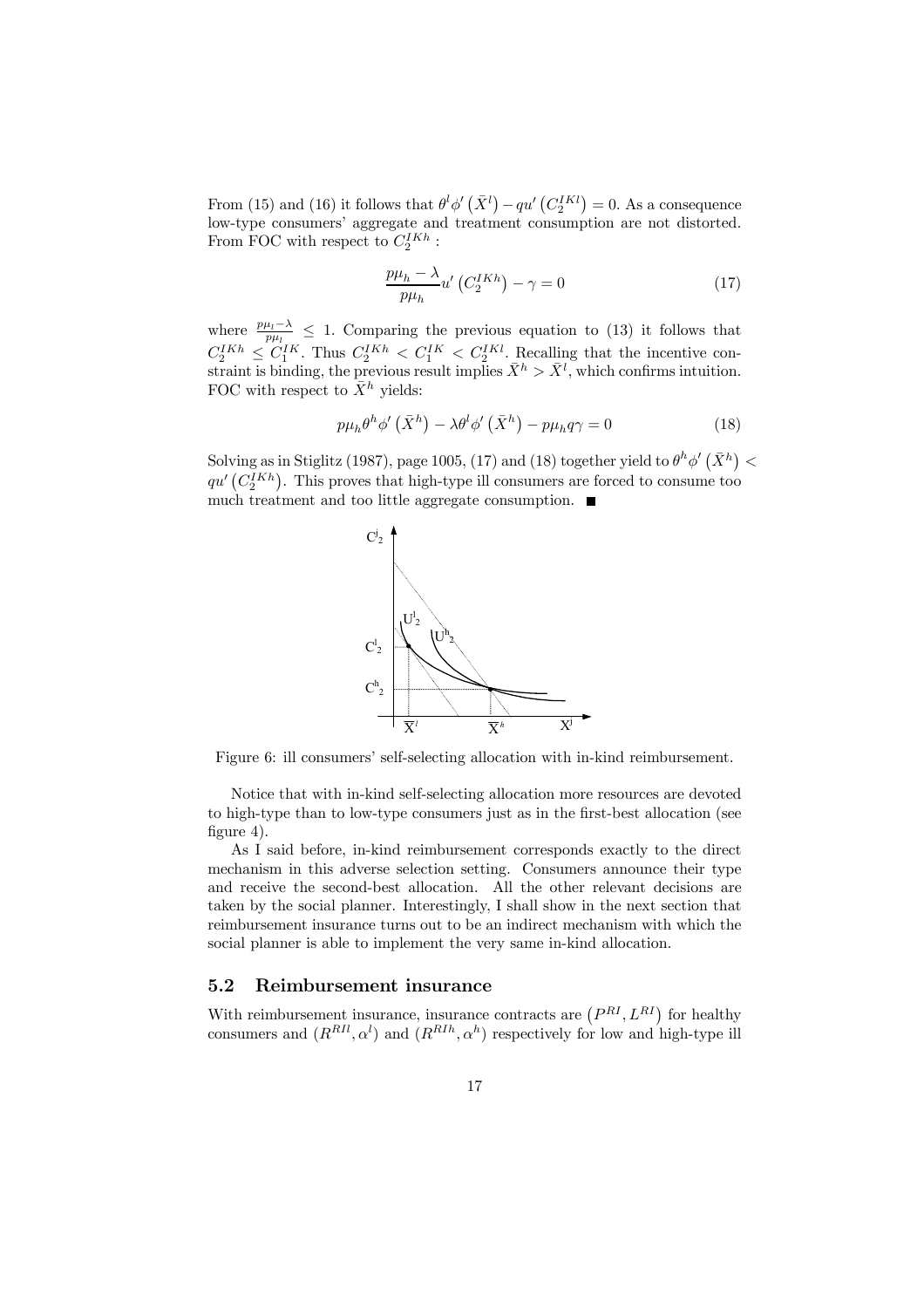consumers. In other words the contract specifies a monetary transfer and a subsidy for treatment (a budget constraint) for each ill consumers' type.

As it is plausible to assume that treatment quantity is not observable by the social planner (see discussion at the beginnig of this section), ill consumers will choose treatment quantity according to equation (19):

$$
X^{*j}(\theta^j, R^{R I j}, \alpha^j, q): \quad \theta^j \phi'(X) - \alpha^j q u'\left(R^{R I j} - \alpha^j q X\right) = 0 \tag{19}
$$

while the mimickers will choose the preferred treatment quantity according to equation 20:

$$
X^{*lh}\left(\theta^l, R^{R I h}, \alpha^h, q\right): \quad \theta^l \phi'(X) - \alpha^h q u'\left(R^{R I h} - \alpha^h q X\right) = 0 \tag{20}
$$

The social planner's program then is:

$$
\begin{cases}\n\max_{P^{RI}, L^{RI}, R^{RI}, \alpha^{j}} (1-p) \left[ u(wL^{RI} - P^{RI}) - v(L^{RI}) \right] + \\
\quad + p \sum_{j=l, h} \mu_{j} \left[ u \left( R^{RIj} - \alpha^{j} q X^{*j} \right) - H + \theta^{j} \phi X^{*j} \right] \\
s.t. : \quad (1-p)P^{RI} = p \sum_{j=l, h} \mu_{j} \left( R^{RIj} + (1-\alpha^{j}) q X^{*j} \right) \\
u \left( R^{RIl} - \alpha^{l} q X^{*l} \right) + \theta^{l} \phi \left( X^{*l} \right) \geq \left( R^{RIh} - \alpha^{h} q X^{*lh} \right) + \theta^{l} \phi \left( X^{*lh} \right)\n\end{cases} \tag{2}
$$

Where  $\gamma \neq 0$  and  $\lambda \geq 0$  respectively are the budget constraint Lagrange multiplier and the incentive constraint Khun Tucker multiplier.

Lemma 2 describes the structure of ill consumers' self-selecting allocation with reimbursement insurance.

**Lemma 2** The optimal self-selecting allocation with reimbursement insurance is such that contracts  $(R^{RII}, \alpha^l)$  and  $(R^{RII}, \alpha^h)$  verify  $C_2^{RII} > C_2^{RII}$ ,  $R^{RII} >$  $R^{R I h}$  and  $\alpha^h < \alpha^l = 1$ . Low-type consumers' treatment price is not distorted, while treatment consumed by high-type consumers is subsidized.

**Proof.** From FOCs with respect to  $P^{RI}$  and  $L^{RI}$  one respectively finds equations (13) and (14) where  $C_1^{RI}$  and  $L^{RI}$  must be replaced to  $C_1^{IK}$  and  $L^{IK}$ . Concerning ill consumers, from FOC with respect to  $R^{RII}$  one finds equation (15) (with  $C_2^{RII}$  istead of  $C_2^{IKl}$ ), such that, again,  $C_2^{RII} > C_1^{RI}$ . Moreover, FOC with respect to  $\alpha^l$  yields:

$$
X^{l}\left[p\mu_{l}u'\left(C_{2}^{RII}\right)+\lambda u'\left(C_{2}^{RII}\right)-\gamma p\mu_{l}\right]+\gamma p\mu_{l}\frac{\partial X^{l}}{\partial\alpha^{l}}\left(1-\alpha^{l}\right)=0\tag{21}
$$

such that, substituting (15),  $\alpha^{l} = 1$  holds: low-type ill consumers' treatment price is not distorted. While, from FOC with respect to  $R^{RII}$  one finds:

$$
u'\left(C_2^{RIIh}\right) - \frac{\lambda}{p\mu_h}u'\left(C_2^{RIIh}\right) - \gamma = 0\tag{22}
$$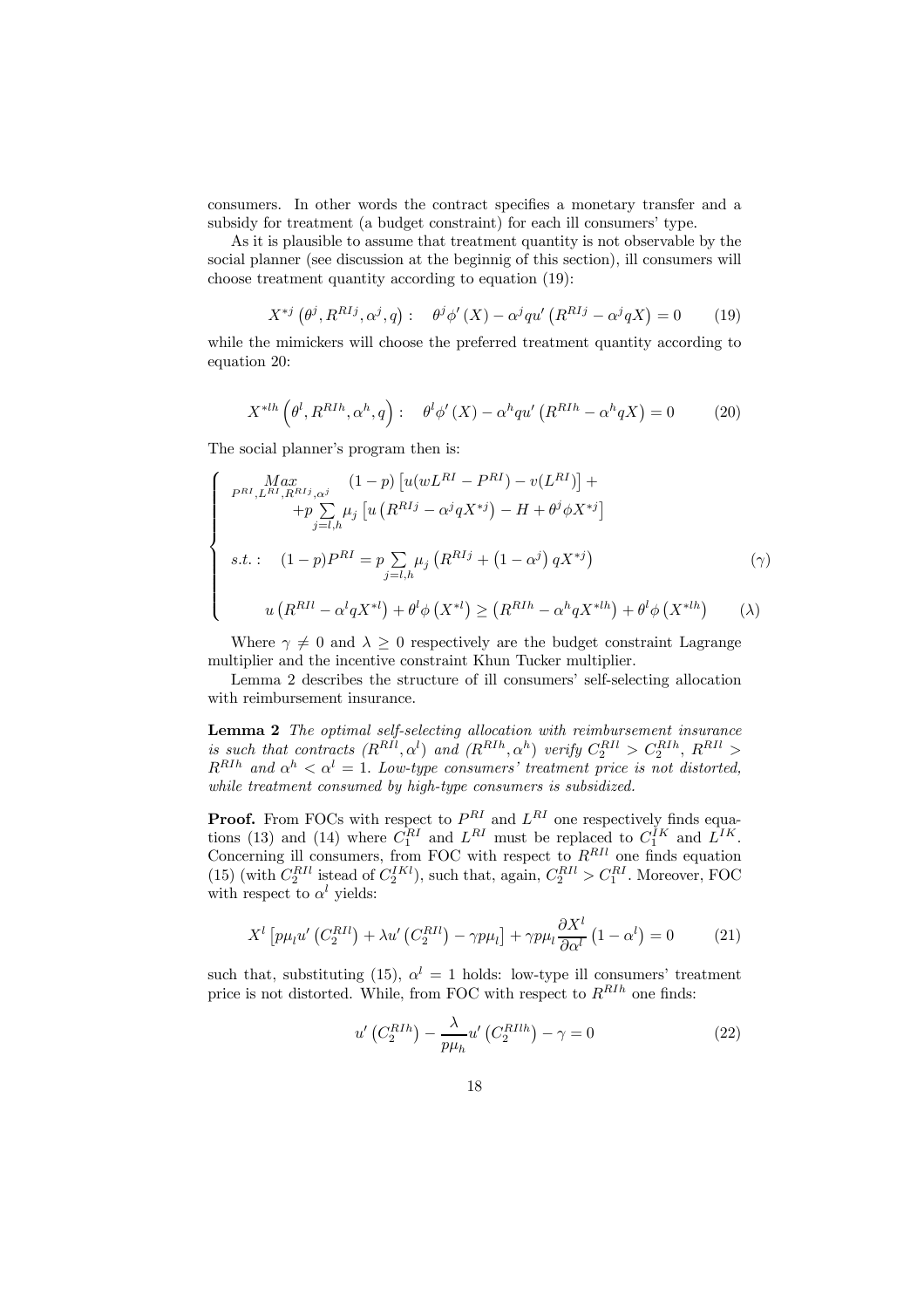Comparing the previous equation to (13), one finds again  $C_2^{RII} < C_1^{RI}$ . Finally, from FOCs with respect to  $\alpha^h$  and  $R^{R1h}$  together it follows:

$$
\alpha^{h} = 1 + \frac{\lambda u' \left( C_2^{RIIh} \right) \left( X^h - X^{lh} \right)}{\gamma p \mu_h \frac{\partial X^h}{\partial \alpha^h}}
$$
(23)

where  $\frac{\partial X^h}{\partial \alpha^h} < 0$ ,  $\gamma > 0$  and, from (19) and (20),  $X^h - X^{lh} > 0$ . (23) shows that  $\alpha^{h}$  < 1 : high-type consumer's treatment price is subsidized. Totally differentiating (19) it is easy to verify that  $\frac{dR^{RIj}}{d\alpha^{j}} > 0$ . As a consequence, according to intuition,  $R^{RII} > R^{RII}$ .

Ill consumers' self-selecting allocation in the case of reimbursement insurance is represented in figure 7 by the points A and B. In the figure low-type consumers are indifferent between the allocation they can reach with the budget constraint defined by  $(R^{RII}, \alpha^l = 1)$  and the allocation they can reach with the budget constraint defined by  $(R^{RIIh}, \alpha^h < 1)$ .



Figure 7: ill consumers' self-selecting allocation with reimbursement insurance.

Reimbursement insurance represents an indirect mechanism in this adverse selection problem. In fact consumers choose aggregate consumption and treatment after the social planner has decided the terms of the insurance contract (the budget constraint).

Remark 3 With reimbursement insurance, the optimal in-kind self-selecting allocation cannot be implemented because it is not incentive compatible.

**Proof.** Suppose the social planner offers to ill consumers the contracts  $\left(R^{RII}_0,\alpha^l_0\right)$ and  $(R_0^{RII}, \alpha_0^h)$  where  $R_0^{RII} \equiv R^{IKl} + \alpha_0^l q \bar{X}^l$ ,  $R_0^{RII} \equiv R^{IKh} + \alpha_0^h q \bar{X}^h$ ,  $\alpha_0^l$  such that  $\theta^l \phi'(\bar{X}^l) = \alpha_0^l q u' (R^{IKl})$ ,  $\alpha_0^h$  such that  $\theta^h \phi'(\bar{X}^h) = \alpha_0^h q u' (R^{IKh})$ , and where the bundles  $(C_2^{IKl} = R^{IKl}, \bar{X}^l)$  and  $(C_2^{IKh} = R^{IKh}, \bar{X}^h)$  correspond to the optimal in-kind allocation as defined by Lemma 1.  $(C_2^{IKl}, \bar{X}^l)$  and  $(C_2^{IKh}, \bar{X}^h)$  are respectively represented by points 1 and 2 in figure 8 below.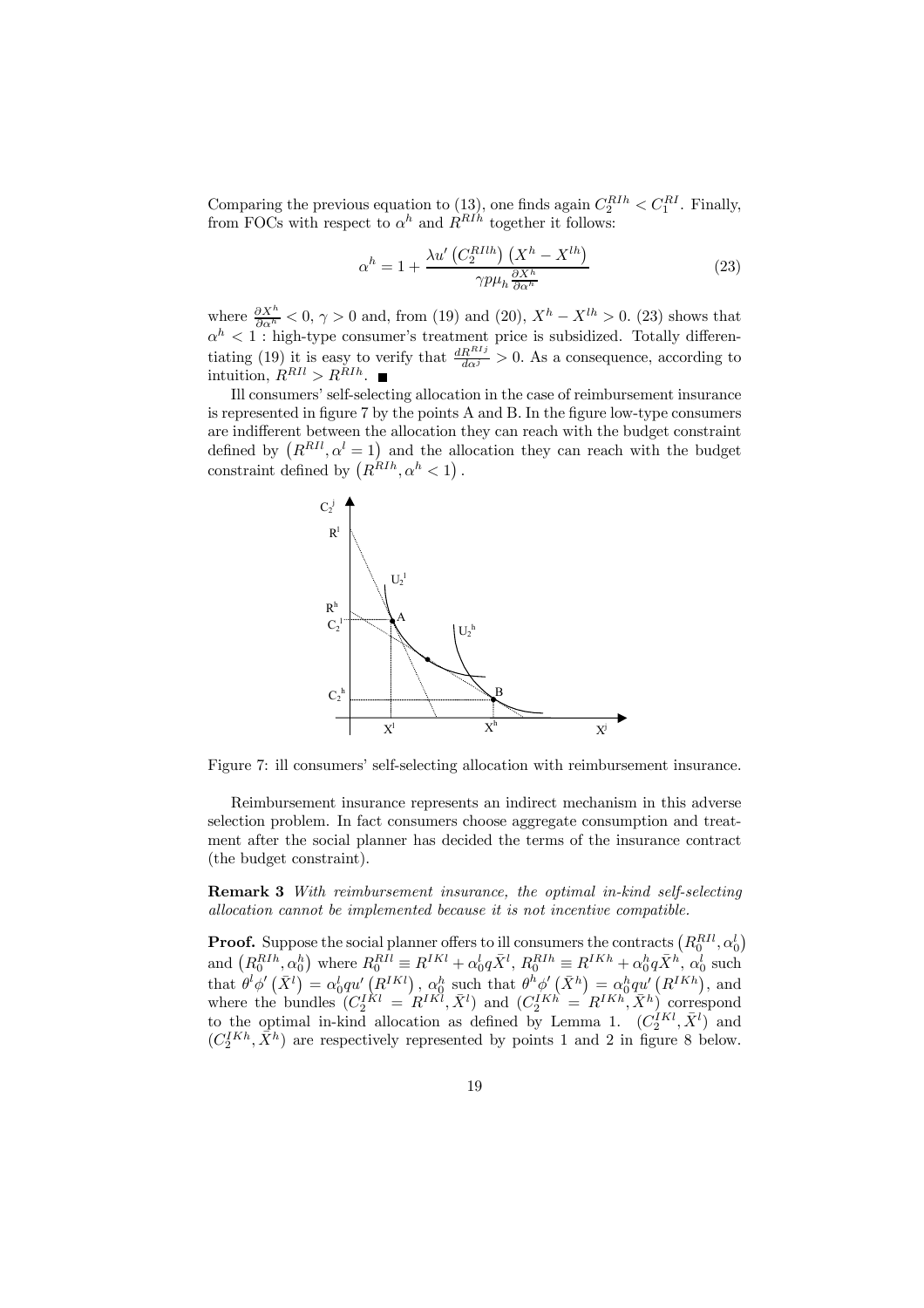From Lemma 1, we know that aggregate and treatment consumption of low-type consumers are not distorted, thus  $\alpha_0^l = 1$ . Moreover,  $\theta^h \phi'(\bar{X}^h) < q u' (R^{IKh})$ holds; that is, high-type consumers are forced to overconsume treatment. This implies that  $\alpha_0^h < 1$ . I show below that low-type consumers would not choose the in-kind allocation  $(C_2^{IKl} = R^{IKl}, \bar{X}^l)$  but would prefer a bundle on high-type consumers budget constraint  $(R_0^{RIIh}, \alpha_0^h)$ .

Low-types incentive compatibility constraint is binding, thus low-type consumers are indifferent between bundles 1 and 2. In 2, by definition, it is  $\theta^h \phi'(\bar{X}^h) = \alpha_0^h q u' (C_2^{IKh})$ , as a consequence it must be:

$$
\theta^l \phi' \left( \bar{X}^h \right) < \alpha_0^h q u' \left( C_2^{IKh} \right) \tag{24}
$$

that is, for low-type consumers, quantity of treatment  $\bar{X}^h$  is too high and aggregated consumption  $R^{IKh}$  too low, given treatment price  $\alpha_0^h q$ . Consider now bundle 3 where low-type consumers indifference curve is tangent to the budget constraint  $(R_0^{RII}, \alpha_0^h)$ . In 3 treatment quantity  $X^{*lh}$  and aggregated consumption  $C_2^{*lh}$  are such that:

$$
\theta^l \phi' \left( X^{*lh} \right) = \alpha_0^h q u' \left( C_2^{*lh} \right) \tag{25}
$$

where  $C_2^{*lh} = R_0^{RIIh} - \alpha_0^h q X^{*lh} = R^{IKh} + \alpha_0^h q (\bar{X}^h - X^{*lh}) > C_2^{*lh}$ . By comparing equations (24) and (25) it is clear that low-type consumers prefer bundle 3 to bundle 2. This implies that low-type consumers will choose bundle 3 instead of bundle 1: the in-kind self-selecting allocation is not incentive compatible.



Figure 8: illustration of remark 3.

Actually the second-best allocation can be obtained with RI too. In fact, referring to the Taxation Principle in the mechanism design literature, we know that the social planner, instead of offering two linear schedules (the two budget constraints)  $C_2^{RII}(X) = R^{RII} - \alpha^l q X$  and  $C_2^{RII}(X) = R^{RII} - \alpha^l q X$ , can offer a unique *non-linear* schedule  $C_2^{RI}(X)$  which corresponds to the optimal non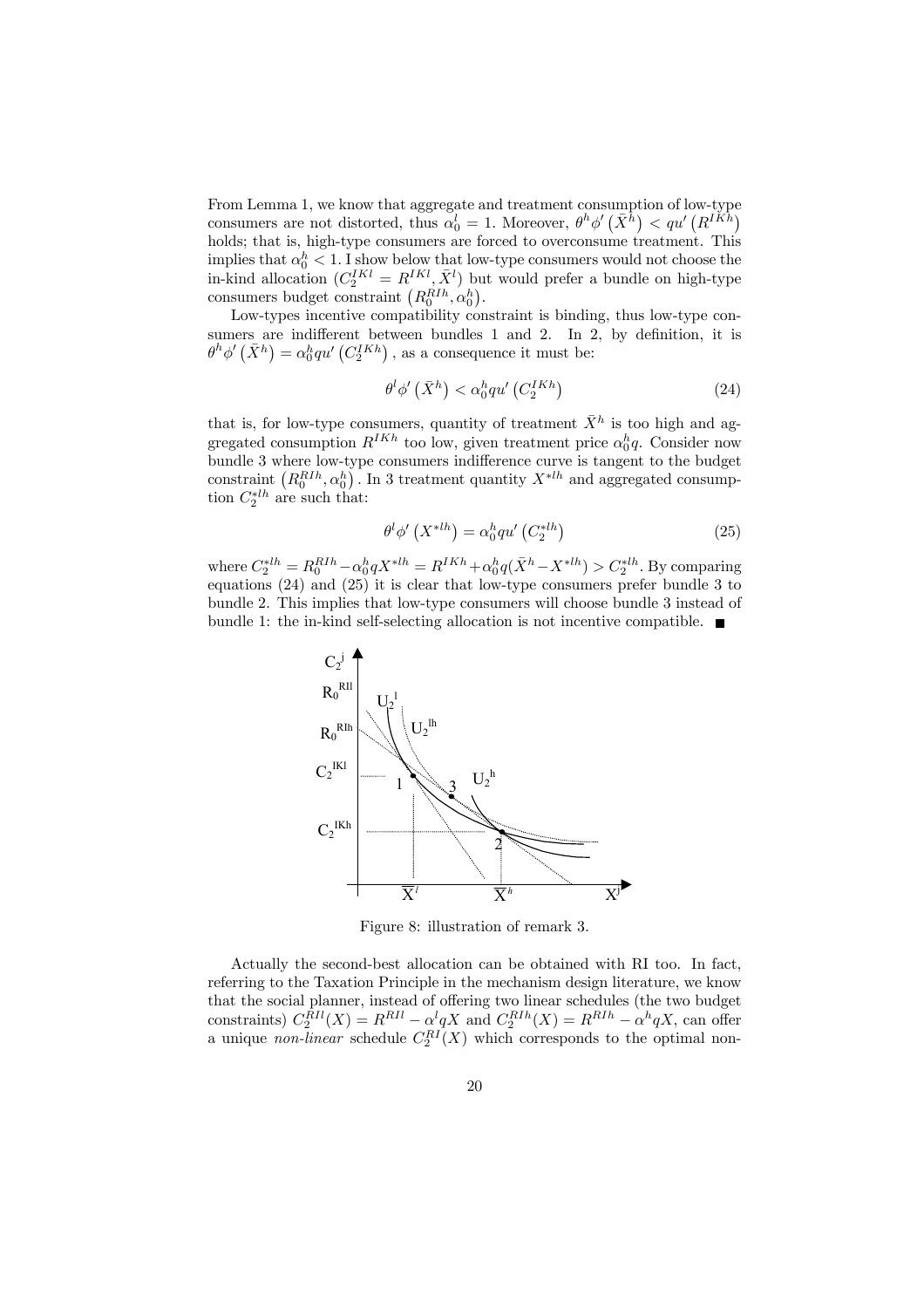linear tariff<sup>25</sup>. In particular this non-linear tariff allows the elimination of the "undesired" parts from the ill consumers' budget constraints such that only the points corresponding to the optimal in-kind self-selecting allocation will be chosen at the equilibrium. Figure 9 shows an example of such an optimal nonlinear tariff:  $C_2(X) = R^{IKl} + q(\bar{X}^l - X)$  for  $X \leq \frac{R^{IKl} + q\bar{X}^l}{q}$ ,  $C_2(X) = 0$  for  $\frac{R^{IKl}+q\bar{X}^l}{q} < X < \bar{X}^h$ ,  $C_2(X) = R^{IKh} + \alpha^h q (\bar{X}^h - X)$  for  $X \ge \bar{X}^h$ .



Figure 9: an example of non-linear tariff  $C_2^{RI}(X)$  to implement the in-kind self-selecting allocation.

### 5.3 Comparing the alternative separating reimbursement plans

Sections 5.1 and 5.2 show that self-selecting allocations obtained with in-kind and reimbursement insurance are, from a social welfare point of view, equivalent. The first plan corresponds to the direct mechanism while the second corresponds to a payoff equivalent indirect mechanism. Both allow the implementation of the incentive compatible allocation. This result is stated in the following proposition.

Proposition 2 When self-selecting allocations are implemented, in-kind reimbursement is equivalent to reimbursement insurance.

## 6 Conclusion

This work presents an institutional comparison of alternative health insurance reimbursement methods: in-kind reimbursement and reimbursement insurance.

<sup>&</sup>lt;sup>25</sup>Note that this schedule is the non-linear equivalent of the pooling schedule  $C_2^{RI}(X) =$  $R^{RI} - \alpha X$  which has been analyzed in section 4.2 when I treated uniform RI.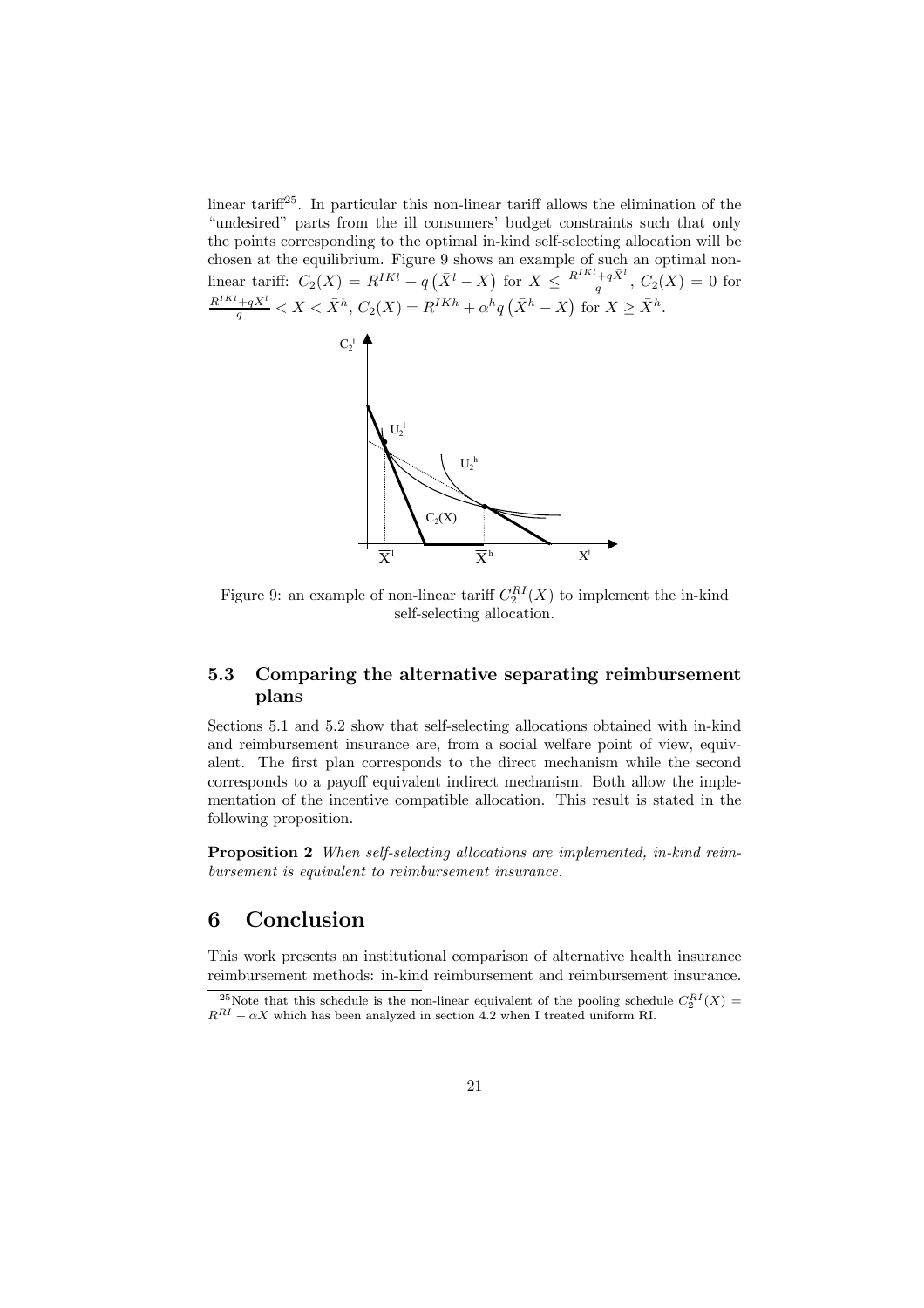In the model health insurance is public, illness has a negative impact on labor productivity, and consumers are heterogeneous with respect to intensity of preferences for treatment. Public insurance is fully informed on consumers' labor marginal productivity but it cannot observe preference for treatment. As a consequence low-type consumers mimic high type consumers in order to receive a higher reimbursement and the public insurance may be constrained to adopt uniform (pooling) allocations or may be free to choose discriminating (self selecting) allocations in the reimbursement plan.

In the first part of the work pooling allocations are analyzed: the same reimbursement is paid to both ill consumers' types. The main result is that reimbursement insurance dominates in-kind reimbursement. The reason is that, with in-kind reimbursement, the same quantity of treatment is imposed to both ill consumers' types while, with reimbursement insurance, consumers choose the preferred quantity of treatment given the coinsurance parameter. Moreover, treatment is subsidized, such that high-type consumers are better off.

In the second part of the paper self-selecting allocations are analyzed. Intuitively, the rationale for in-kind reimbursement should be stronger in this case: by rationing treatment the public insurance should partially prevent from mimicking. The result confirms this intuition: in-kind reimbursement corresponds to the direct mechanism and then it is not dominated by any other reimbursement method. Reimbursement insurance corresponds to an indirect mechanism which is able to implement the second-best allocation too and then, from a social welfare point of view, the two are equivalent.

Finally, the structure of the model may also allow consideration of a setting with asymmetric information with respect to marginal labor productivity along the lines of the Optimal Taxation literature (Stiglitz (1987)). According to this literature, labor income is observable but earning ability and labor supply separately are not. If providers behave as perfect agents for consumers, when healthy consumers want to mimic illness, physicians certify the illness status allowing consumers to ask for reimbursement. In other words, when collusion between patients and physician is possible, healthy consumers are interested in mimicking illness in order to avoid working and to get reimbursement. I leave this study for future research.

### References

- [1] Alger, I. and C. A. Ma, 2003, "Moral Hazard, Insurance, and Some Collusion", Journal of Economic Behavior and Organization, 50(3), 225-247.
- [2] Arrow K.J., 1963, "Uncertainty and the Welfare Economics of Medical Care", The American Economic Review, 53, 941-38.
- [3] Besley T.J., 1991, "The Demand for Health Care and Health Insurance" in McGuire A., Fenn P. and Mayhew K. (eds.), Providing Health Care: the Economics of Alternative Systems of Finance and Delivery, Oxford University Press.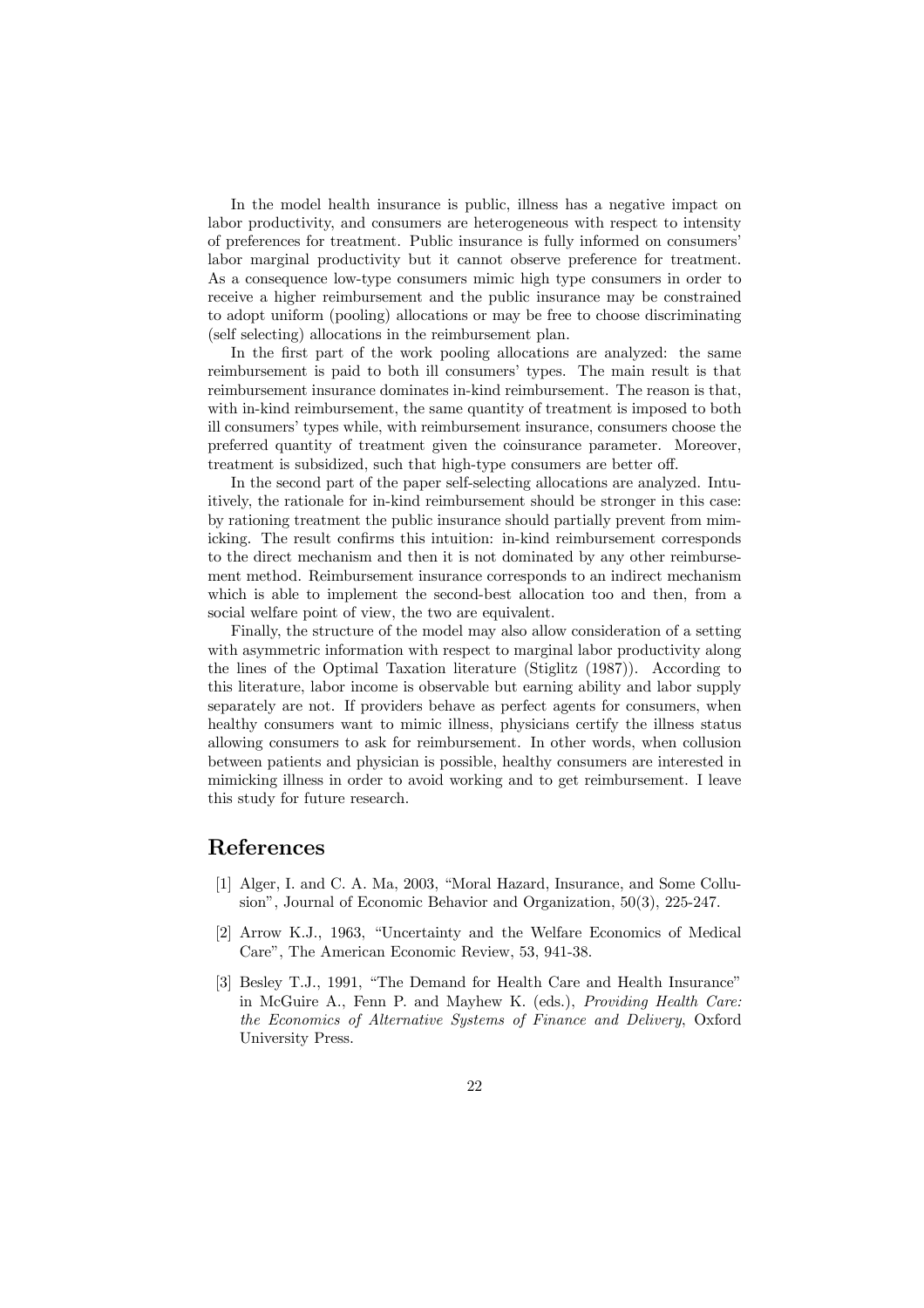- [4] Besley, T.J., 1988, "Optimal Reimbursement Health Insurance and the Theory of Ramsey Taxation", Journal of Health Economics, 7, 321-336.
- [5] Besley T. and M. Gouveia, 1994, "Alternative Systems of Health Care Provision", Economic Policy, October, 203-258.
- [6] Blackorby C. and D. Donaldson, 1988, "Cash Versus Kind, Self-Selection, and Efficient Transfers", The American Economic Review, 78(4), 691-700.
- [7] Blomquist, A. 1997, "Optimal non-Linear Health Insurance", Journal of Health Economics, 16, 303-321.
- [8] Blomquist A. and Horn, 1984, "Public Health Insurance and Optimal Income Taxation", Journal of Public Economics, 24, 353-371.
- [9] Chernew M.E., W.E. Encinosa and R.A. Hirth, 2000, "Optimal Health Insurance: the Case of Observable, Severe Ilness", Journal of Health Economics 19, 585-609.
- [10] Cremer H. and F. Gahvari, 1995, "Uncertainty, Optimal Taxation and the Direct versus Indirect Tax Controversy", The Economic Journal 105, 1165- 1179.
- [11] Cremer H. and F. Gahvari, 1997, "In-kind Transfers, Self-selection and Optimal Tax Policy", European Economic Review, 41, 97-114.
- [12] Fundember D. and J. Tirole, 1991, *Game Theory*, The MIT Press.
- [13] Le Grand J. and E. Mossialos (eds.), 1999, *Health Care and Cost Contain*ment in the European Union, Ashgate.
- [14] Lipszyc B. and M. Marchand, 1999, "Health Insurance: Defining the Reimbursement Rates According to Individual Health Care Expenses", Revue D'Analyse Economique, 75(1-2-3), 447-73.
- [15] Ma, C. A., 2002, "Public Rationing and Private Cost Incentives", forthcoming in the Journal of Public Economics.
- [16] Manning, W.G., Newhouse, J.P., Duan, N., Keeler, E.B., Liebowitz, A., and Marquis, M.S. 1987, "Health Insurance and the Demand for Health Care; Evidence from a Randomized Experiment", American Economic Review, 77, 251-77.
- [17] Myerson, R., 1979, "Incentive Compatibility and the Bargaining Problem", Econometrica 47, 61-73.
- [18] Olsen, J.A., 1997,: "Theory of Justice and their Implication for Priority Setting in Health Care", Journal of Health Economics 16, 625-639.
- [19] Phelps, C.E., 1997, Health Economics, Addison-Wesley (Second Edition).